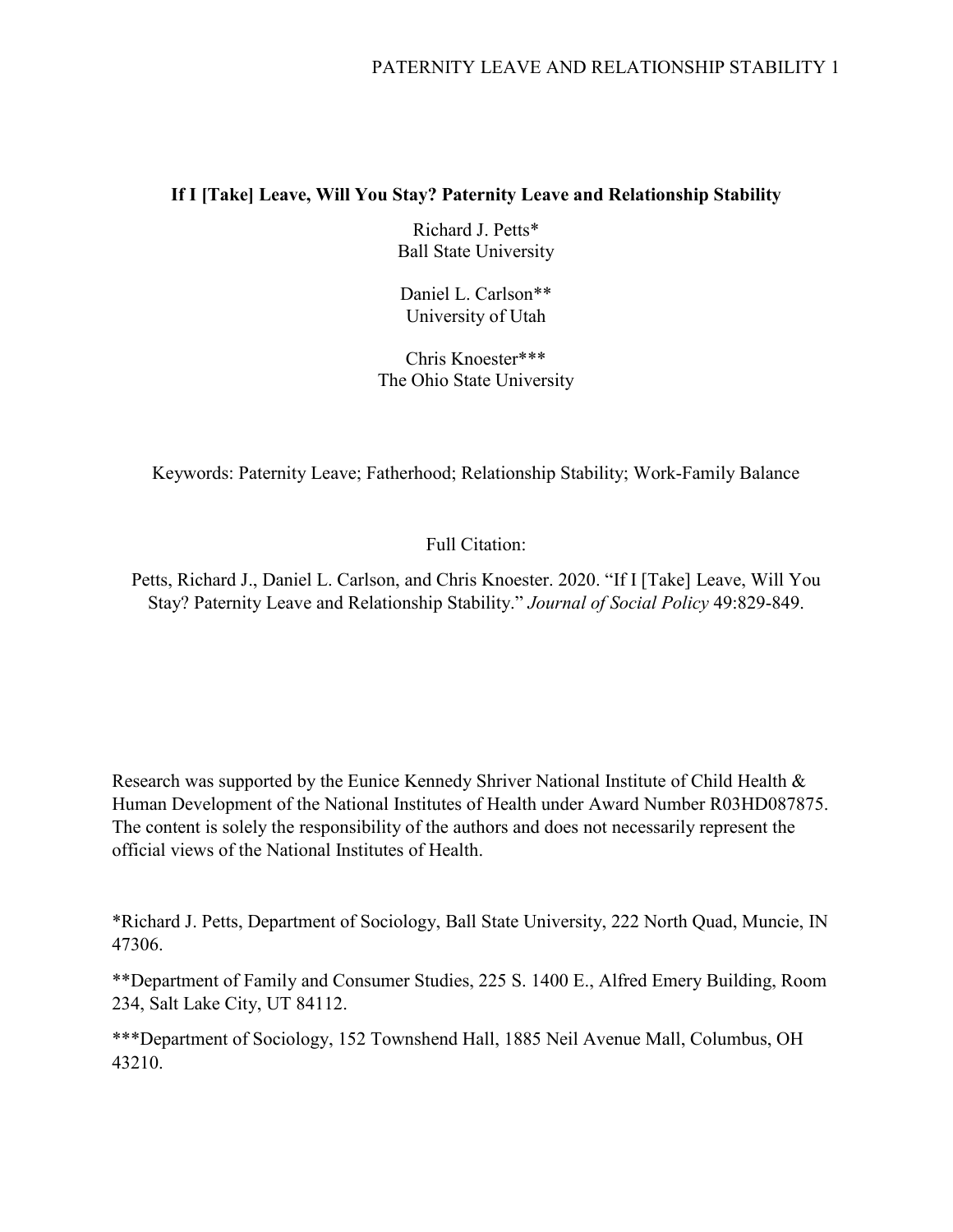## **If I [Take] Leave, Will You Stay? Paternity Leave and Relationship Stability**

## **ABSTRACT**

Recent European studies suggest that fathers' leave-taking may contribute to parental relationship stability. Paternity leave-taking may signal a commitment by fathers toward a greater investment in family life, which may reduce the burden on mothers and strengthen parental relationships. This study uses longitudinal data from the Early Childhood Longitudinal Study-Birth Cohort (ECLS-B) to analyze the association between paternity leave-taking and relationship stability in the United States. Results indicate that paternity leave-taking, and taking relatively short leaves (i.e., two weeks or less) in particular, is associated with greater relationship stability. These findings increase our understanding of the potential benefits of paternity leave, and can inform policy decisions that aim to increase family stability.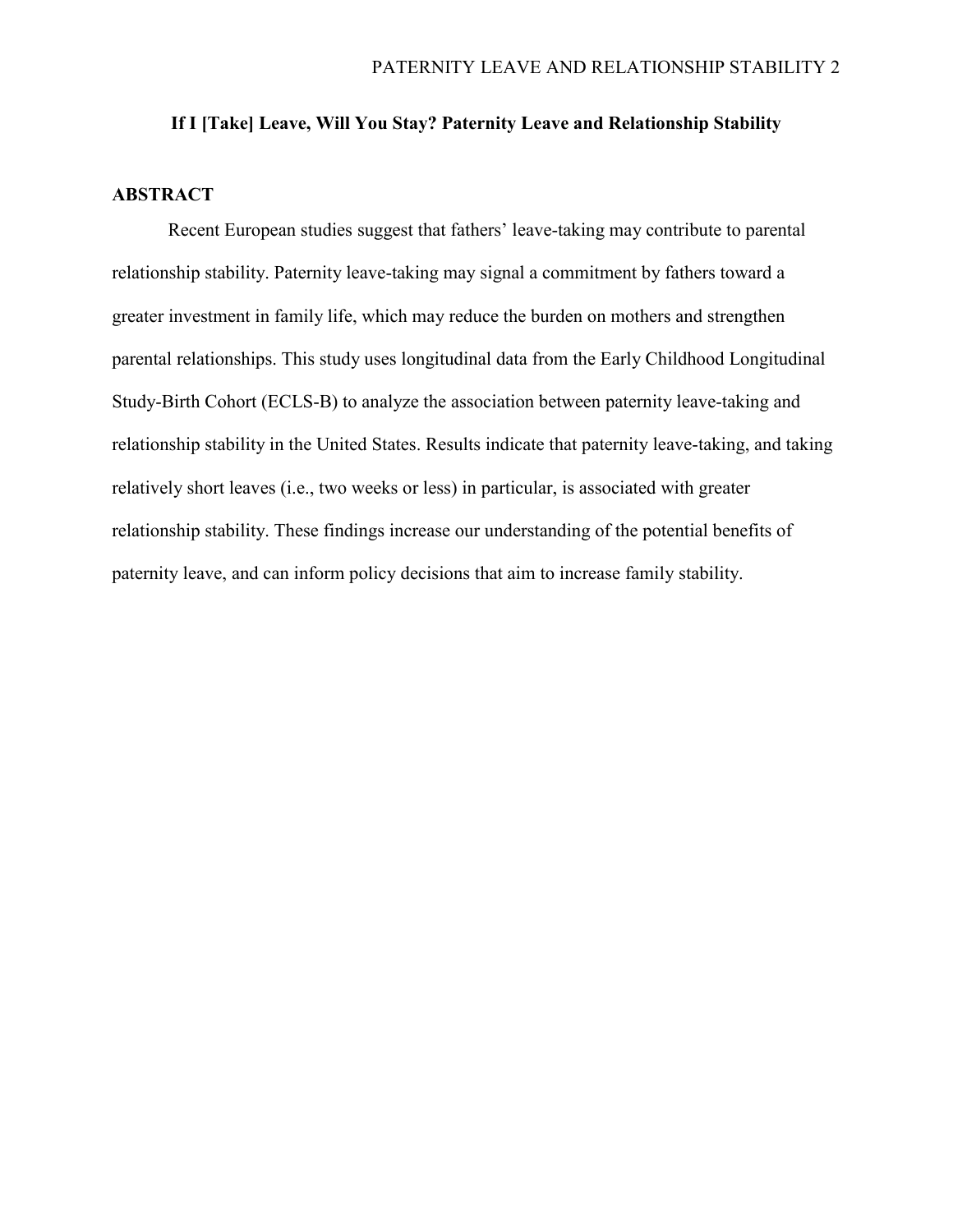## **If I [Take] Leave, Will You Stay? Paternity Leave and Relationship Stability**

Most couples desire egalitarian relationships, but many have difficulty achieving them (Gerson, 2010; Yavorsky, Kamp Dush, & Schoppe-Sullivan, 2015). In addition to being viewed as fairer to both partners, more egalitarian arrangements are associated with greater sexual intimacy, relationship quality, and relationship stability than conventional (e.g., male breadwinner – female homemaker) or counter-conventional (e.g., female breadwinner – male homemaker) arrangements (Carlson, Miller, Sassler, & Hanson, 2016; Carlson, Hanson, & Fitzroy, 2016; Carlson, Miller, & Sassler, 2018; Frisco & Williams, 2003; Schwartz & Gonalons-Pons, 2016).

When couples cannot achieve egalitarianism, the fallback is often conventional gender roles, especially for domestic work (Pedulla & Thebáud, 2015; Yavorsky et al., 2015). This is particularly likely after having a child. Motherhood is associated with a reduction in women's labor force participation and an increase in domestic labor that coincides with shouldering the majority of childcare duties (Cohany & Sok, 2007; Yavorsky et al., 2015), whereas fatherhood has been shown to increase men's labor force participation (Kaufmann & Uhlenberg, 2000). Although egalitarian attitudes moderate the movement toward conventional roles following childbirth (Kaufmann & Uhlenberg, 2000; Sanchez & Thomson, 1997), attitudes themselves are shaped by structural constraints that limit couples' agency in shaping their division of labor (Carlson & Lynch, 2013; Pedulla & Thebáud, 2015).

Because conventional divisions of labor may threaten relationship stability and are strongly linked to parenting, practices and policies that encourage and enable more egalitarian parenting may be especially important for maintaining relationship quality and stability. One such policy and practice is paternity leave, which may help to reduce the likelihood of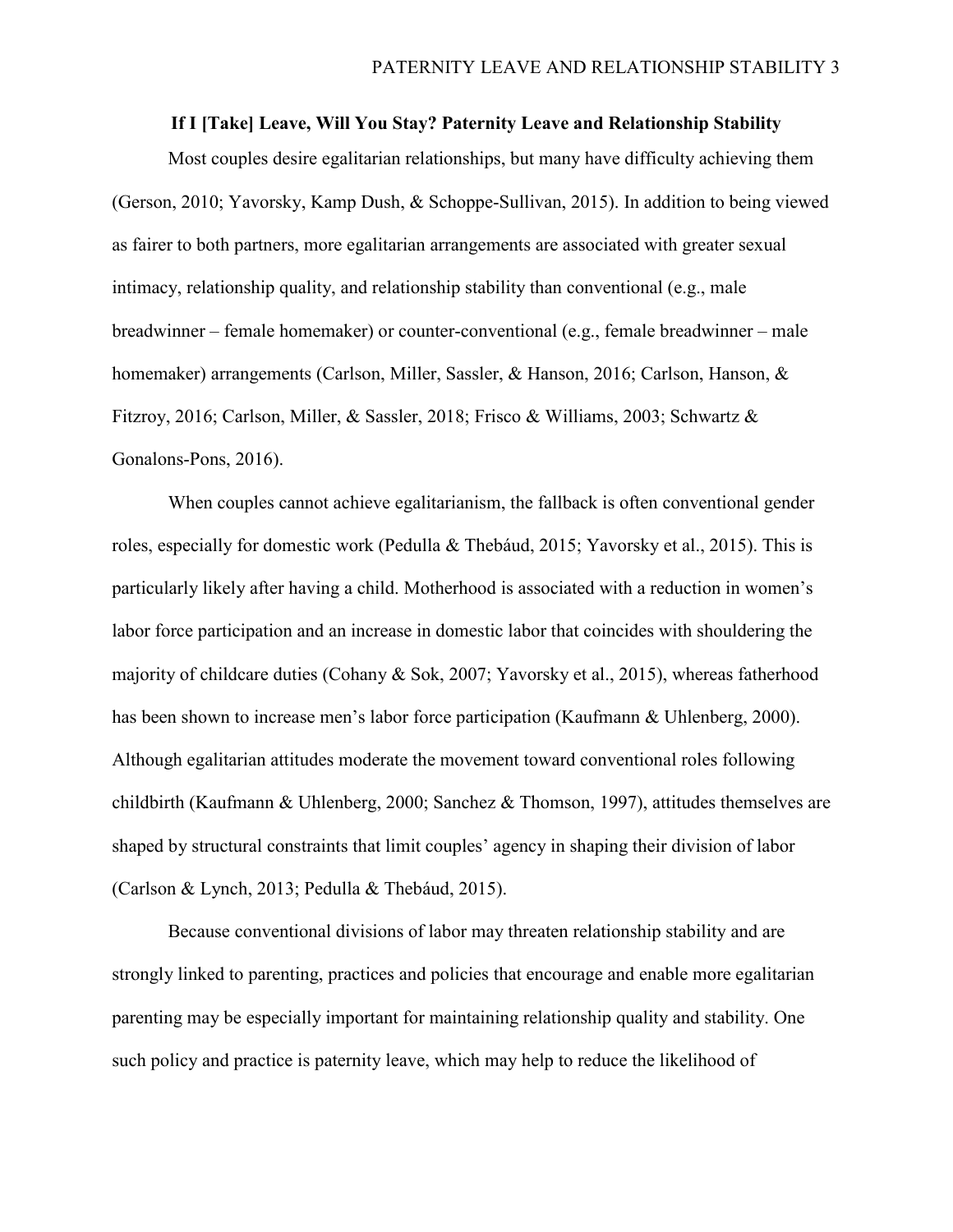relationship dissolution by alleviating family-work conflict and increasing relationship satisfaction, especially for mothers (Newkirk, Perry-Jenkins, & Sayer, 2017; Schober, 2012).

Emerging research suggests that fathers' leave-taking is associated with increases in father involvement and relationship quality among both European and U.S. couples (Almqvist & Duvander, 2014; Bünning, 2015; Kotsadam & Finseraas, 2011; Petts & Knoester, 2018; Pragg & Knoester, 2017). Furthermore, because more egalitarian divisions of labor are increasingly associated with higher quality, stable relationships (Carlson et al., 2016; Carlson et al., 2018; Schwartz & Gonalons-Pons, 2016), it may be that paternity leave-taking is positively associated with relationship stability. Indeed, there is some evidence linking fathers' leave-taking with relationship stability in the Nordic countries (Lappegård et al., 2019; Olah, 2001; Viklund, 2018). However, research has yet to examine this relationship in the United States.

In this study, we estimate associations between paternity leave-taking and relationship stability using data from a U.S. sample of parents. Understanding the potential benefits of paternity leave for families is particularly important within the United States, as the lack of a statutory paid parental leave policy leaves most Americans without access to paid leave (Kaiser Family Foundation, 2017; World Bank Group, 2018). In contrast to Nordic countries where there are clearly defined policies that establish cultural norms for leave-taking (Lappegård et al., 2019; Viklund, 2018), the norms regarding American fathers' leave-taking are less clear. Thus, focusing on the U.S. context allows for an exploration of whether paternity leave-taking is associated with union stability even without clear norms guiding leave-taking practices. Such knowledge may help policymakers to develop family policies that may benefit U.S. society.

# **BACKGROUND**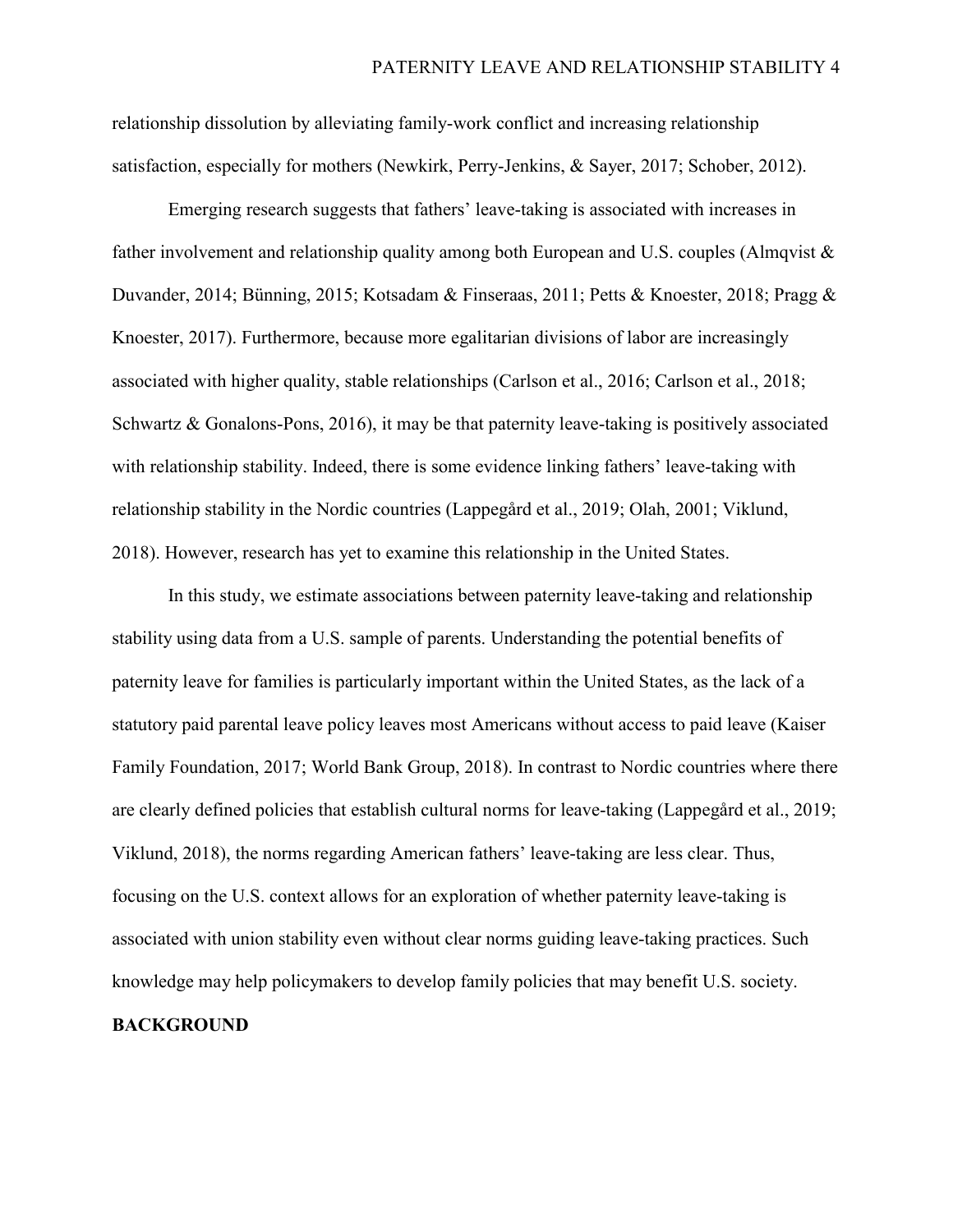The vast majority of countries throughout the world, and all OECD countries, provide paid parental leave to mothers (either as a parental or maternity leave policy), and a sizeable percentage of countries (94% of OECD countries) also allow fathers to take paid leave through a national paternity leave or shared parental leave policy (Blum et al., 2018; International Labour Organization, 2014; World Bank Group, 2018). In contrast, the only national leave policy in the U.S. is the Family and Medical Leave Act (FMLA). FMLA provides up to 12 weeks of unpaid leave to parents after childbirth for U.S. employees who meet eligibility requirements, which excludes approximately 40% of the workforce (Blum et al., 2018). Furthermore, many eligible workers do not take parental leave under FMLA because it is unpaid (Klerman, Daley, & Pozniak, 2012). Paid family leave policies do exist in a handful of U.S. states (California, Rhode Island, New Jersey, and New York, with policies being implemented in Washington, Washington, D.C., and Massachusetts in the next 1-2 years), but only workers in these states are eligible. In addition, estimates suggest that approximately 33% to 50% of companies offer at least partially-paid maternity leave whereas only 15-17% of employers offer paid paternity leave (Kaiser Family Foundation, 2017; Matos, Galinsky, & Bond, 2017). As such, most American fathers currently lack access to paid paternity leave.

Despite a lack of access to paid leave in the U.S., fathers are expected to be present for their child's birth and most fathers take some time off when their child is born (Petts & Knoester, 2018; Pragg & Knoester, 2017). Periods of leave are relatively short, with fathers taking one week of leave or less, on average (Petts, Knoester, & Li, 2018; Pragg & Knoester, 2017). Given the uneven access to paternity leave in the U.S., there are disparities in leave-taking patterns; fathers who are more socioeconomically advantaged are more likely to have access to leave, and take longer leaves, on average, than fathers who are less socioeconomically advantaged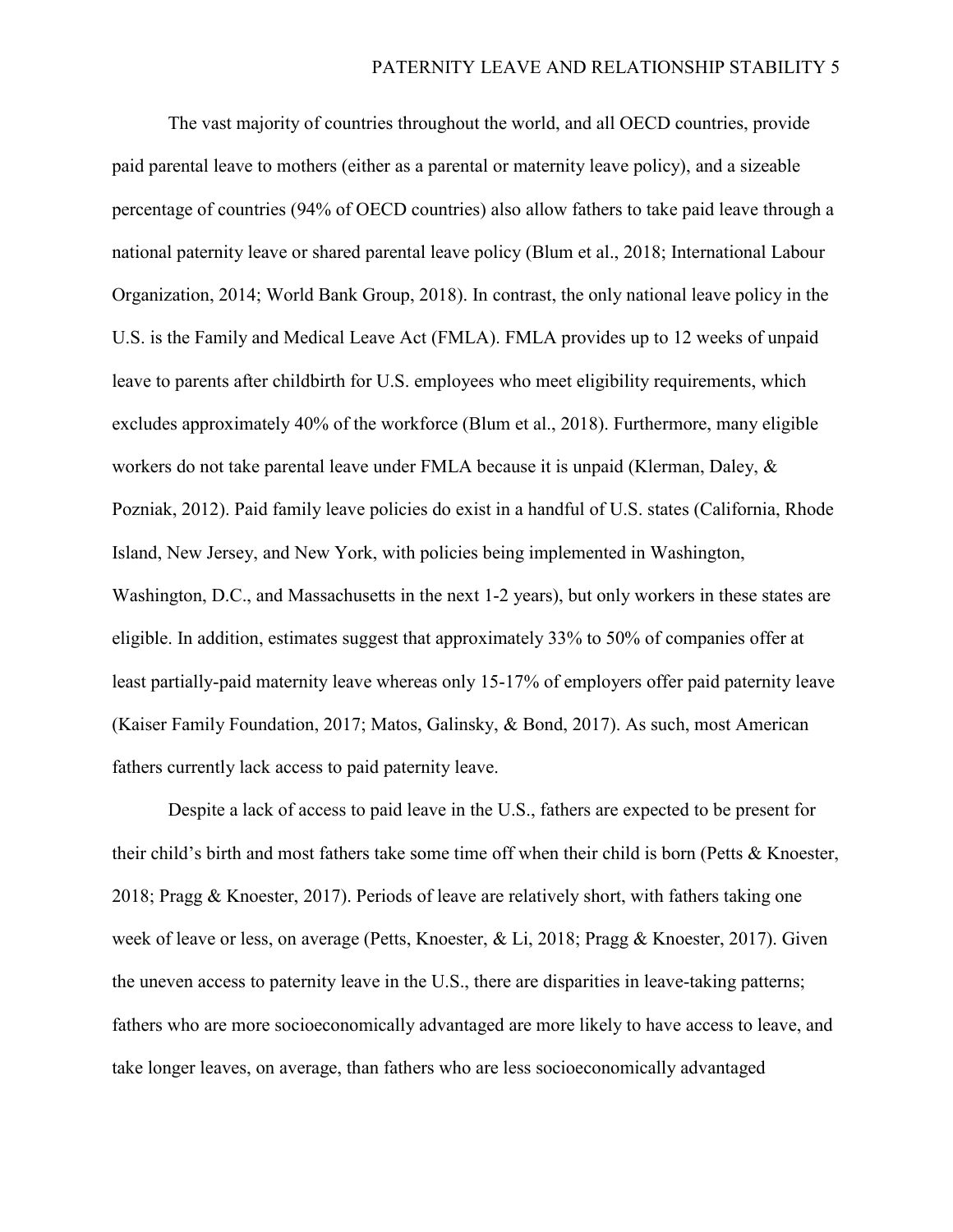(Klerman et al., 2012; Petts et al., 2018; Winston, 2014). However, similar disparities exist in countries with national paid parental leave policies due to variations in eligibility requirements (McKay, Mathieu, & Doucet 2016; O'Brien, 2009; Twamley & Schober, 2019).

Overall, given that most American workers lack access to paid parental leave, it is important to understand the consequences of paternity leave-taking within the U.S. context because evidence of benefits associated with leave-taking may help to support future policies on paid parental leave. The current study focuses on the potential implications of paternity leave for relationship stability, which has not yet been examined in the U.S.

#### **CONCEPTUAL FRAMEWORK**

Our conceptual framework utilizes role theory to focus on the challenges of fulfilling domestic and breadwinning roles after the arrival of a child, and the implications of paternity leave-taking for relationship stability. Childbearing places great stress on relationships, especially in the era of the dual-earner couple, as infants primarily rely on parents for emotional, social, and physical care (Cowan et al., 1985; Waldfogel, 2006). Not only must couples find time and energy for the work associated with parenting, but they must also make decisions about paid work and domestic divisions of labor. Consequently, parenting responsibilities may conflict with parents' other responsibilities as workers and partners (Stone, 2007; Yavorsky et al., 2015).

From a role theory perspective (Goode, 1960; Hecht, 2001), family and work strains that accompany the arrival of a new child may result in role conflict (i.e., stress from competing roles), role overload (i.e., stress from inability to complete role responsibilities), and role spillover (i.e., stress when one role transfers to another). These strains may lead to decreases in relationship quality (Hecht 2001; Twenge, Campbell, & Foster, 2003), which may threaten relationship stability (Gager & Sanchez, 2003). Declines in relationship quality are most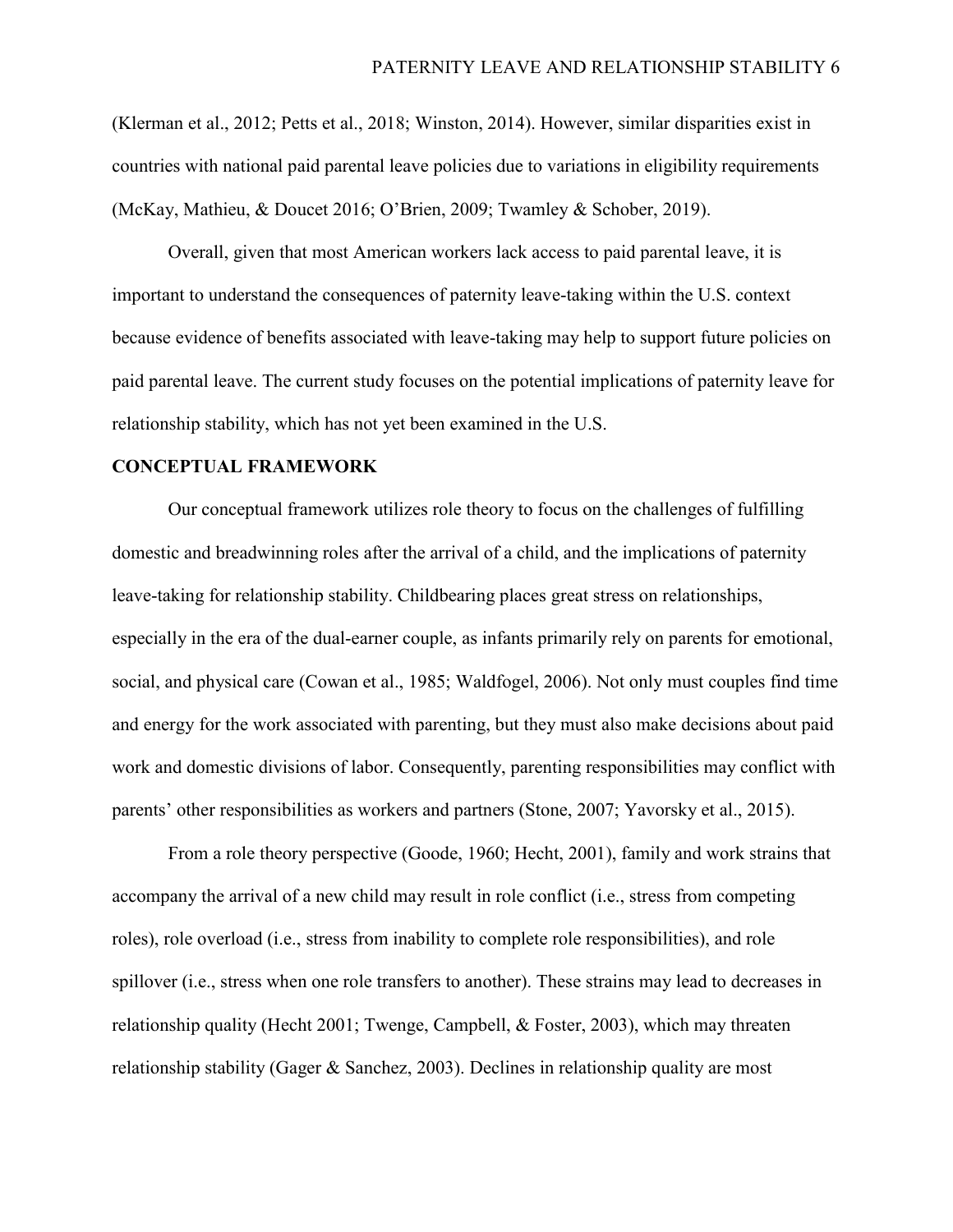common among mothers, as they are more likely to experience role strain given the expectation that they act as primary caretakers of children (Cowan et al., 1985; Dew & Wilcox, 2011; Hays, 1996; Twenge et al., 2003).

Difficulties balancing work and family responsibilities, gendered dynamics of childcare, and high daycare costs often result in conventional divisions of domestic labor among both breadwinner-homemaker and dual-earner couples in the U.S. (Kimmel, 1998; Yavorsky et al., 2015). In particular, intensive mothering expectations encourage women to reduce their time in paid employment following a birth (Cohany & Sok, 2007; Hays, 1996; Stone, 2007). Wage penalties may also pressure women to reduce work hours due to diminishing returns on their employment (England et al., 2016). Even when women remain employed after a birth, they still experience an increase in unpaid labor at home that is not matched by men, increasing the gender gap in domestic responsibilities (Hays, 1996; Yavorsky et al., 2015).

In contrast to conventional arrangements, more egalitarian contributions to breadwinning, housework, and childcare are associated with greater sexual intimacy, relationship satisfaction, and relationship stability (Carlson, Hanson, & Fitzroy, 2016; Carlson et al., 2016; Schwartz & Gonalons-Pons, 2016). Although couples may engage in conventional divisions of labor to offset parenting strains, such arrangements may undermine relationship quality and stability. Conversely, more equally sharing labor may help partners balance competing responsibilities, helping to promote relationship quality and stability because both men and women may be likely to view such arrangements as more equitable. In fact, couples increasingly view conventional arrangements as less fair (Carlson et al., 2016). This trend may have consequences for relationship stability; couples who view their division of labor as more equitable are less likely to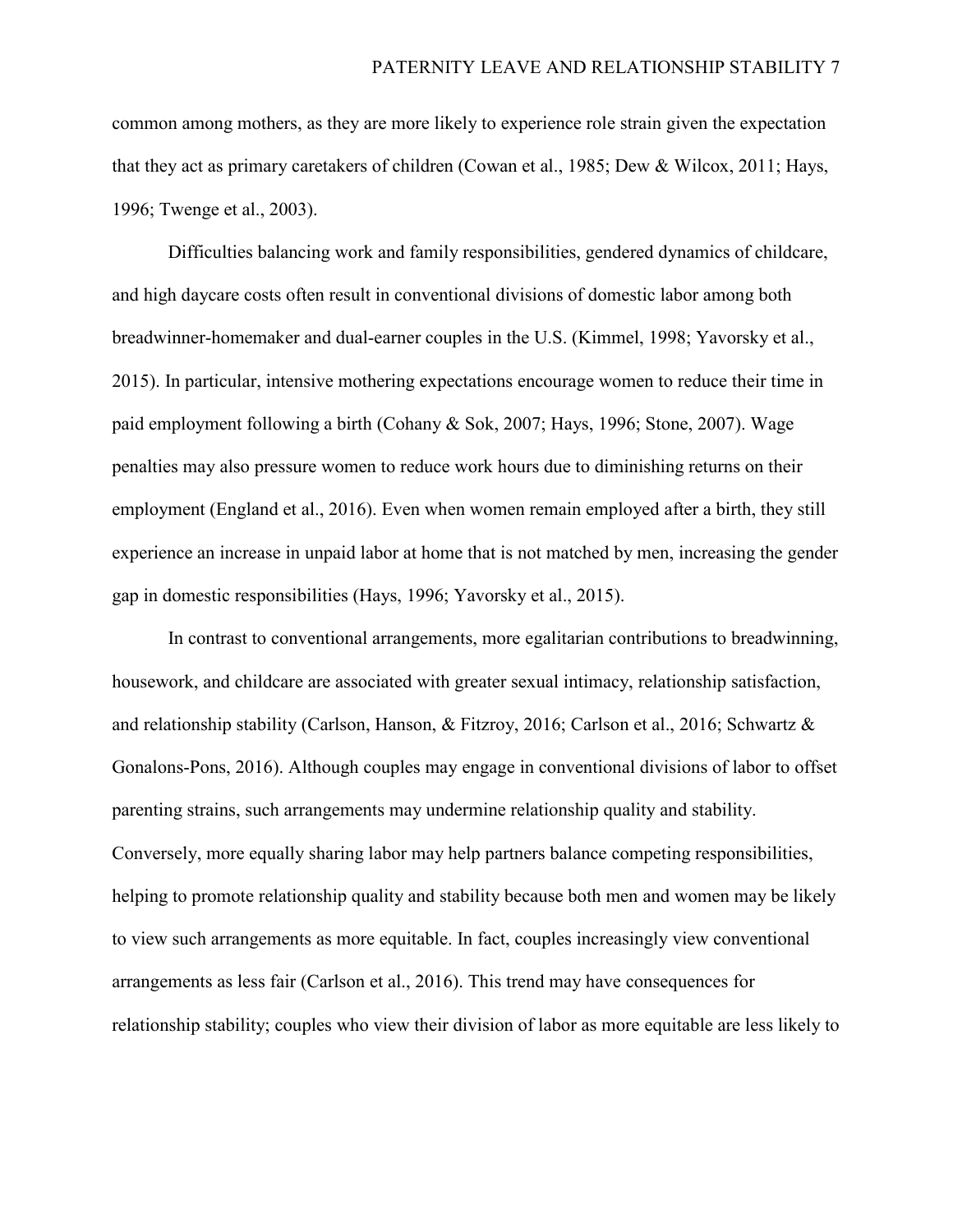dissolve their relationships than those in which one or both partners find their division of labor to be especially unfair (Frisco & Williams, 2003).

Although most Americans desire egalitarian relationships and view them as the fairest way to divide labor, many struggle to achieve them due to cultural frames, public policies, and institutional arrangements that reinforce conventionally gendered behaviors (Gerson, 2010; Risman, 1998; Ridgeway, 2009). Therefore, policies and practices that can encourage more equal sharing of domestic labor and breadwinning responsibilities, and reduce the strains associated with these roles, may have significant ramifications for relationship stability among couples, as well as gender equality more generally.

## PATERNITY LEAVE AND RELATIONSHIP STABILITY

Paternity leave is a policy that may aid couples in achieving a more egalitarian balance and stabilize relationships. Although cultural conceptions of intensive mothering continue to emphasize mothers' essential roles in child development, emerging fatherhood ideals also encourage men to be more actively engaged parents (Brady et al., 2016; Marsiglio & Roy, 2012). American fathers desire to spend more time at home, and spend three times more time on childcare compared to fathers in previous generations—although they still spend far less time in childcare compared to mothers (Bianchi et al., 2012; McGill, 2014; Milkie et al., 2002). Moreover, fathers are often judged on their capacity to provide financially for their families (Albiston & O'Connor, 2016). By providing time off work to focus on family life, paternity leave may help fathers to better manage this role conflict and focus more on meeting family needs.

Paternity leave-taking may encourage, and represent commitments to, more egalitarian arrangements by allowing men to be engaged fathers. Leave, especially extended periods of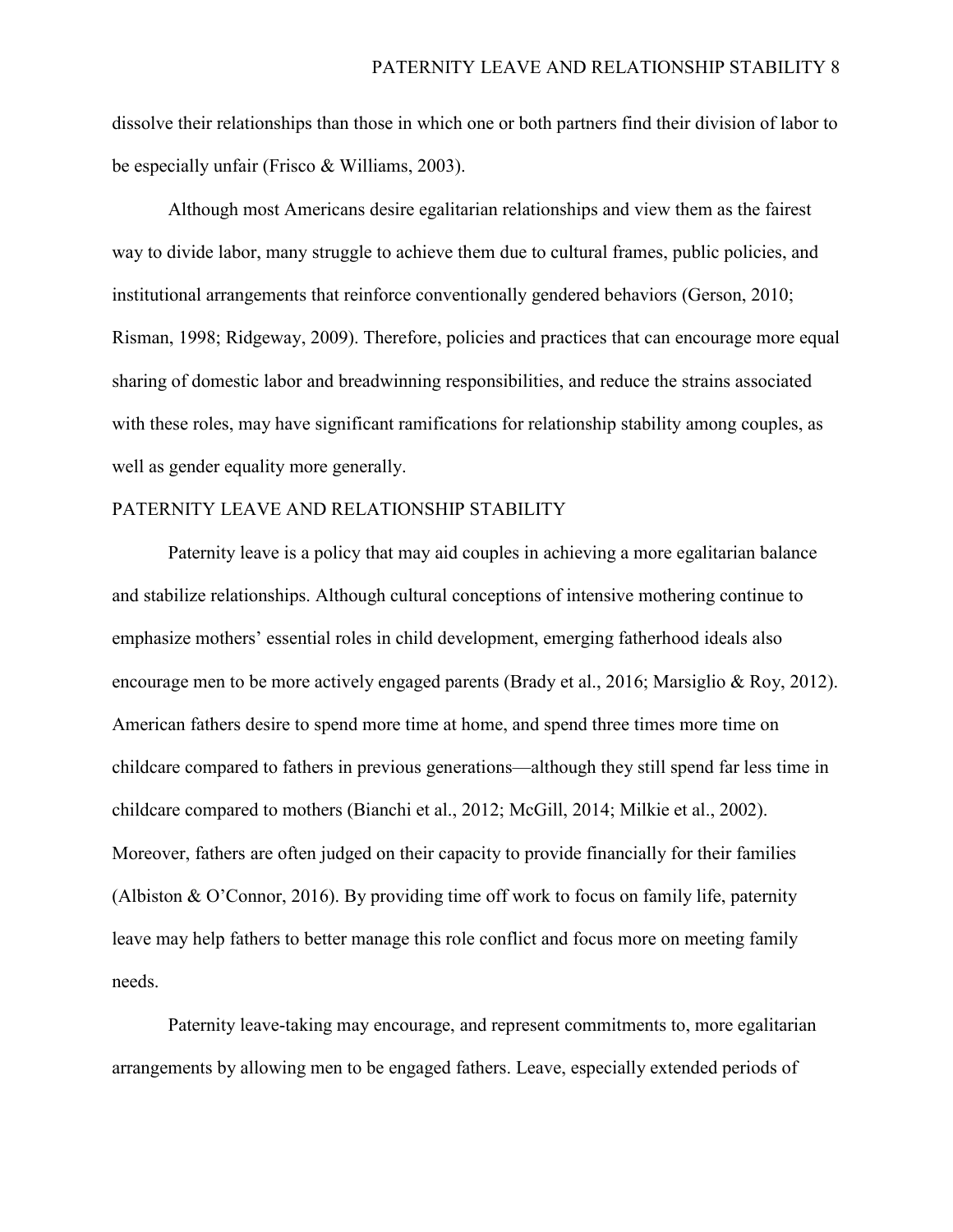leave, provides men with time to participate in childcare and housework tasks that are traditionally performed by mothers, helps partners learn how to share tasks, and establishes expectations for a more equitable division of labor (Johansson, 2010; Nomaguchi, Brown, & Leyman, 2017; Rehel, 2014). Taking leave also enhances the probability that fathers will continue to participate more fully in childcare and housework after leave ends (Cabrera, Fagan, & Farrie, 2008; Petts & Knoester, 2018). Yet, paternity leave also allows men to maintain their paid careers. Indeed, fathers' leave-taking and longer periods of leave are positively associated with father involvement and greater sharing in housework (Almqvist & Duvander, 2014; Bünning, 2015; Hosking, Whitehouse, & Baxter, 2010; Huerta et al., 2014; Kotsadam & Finseraas, 2011; Petts & Knoester, 2018; Pragg & Knoester, 2017; Schober, 2014; Tanaka & Waldfogel, 2007). Although most studies on the effects of fathers' leave-taking are correlational, research utilizing techniques to reduce endogeneity problems and better address causation (e.g., quasi-experimental studies focusing on policy reforms) also demonstrate that fathers who take leave are more invested in their families (Bünning, 2015; Kotsadam & Finseraas, 2011; Schober, 2014). Although mothers may still perform a greater share of domestic labor regardless of whether fathers take leave, evidence suggests that fathers' leave-taking (and longer periods of leave) may help to encourage greater father involvement in these tasks.

Increased participation by fathers in childcare and other domestic work likely increases (especially mothers') satisfaction with the division of labor and decreases (especially mothers') parenting stress (Knoester & Petts, 2017; McClain & Brown, 2017; Nomaguchi et al., 2017). Indeed, couples that share childcare and housework report greater satisfaction with the division of labor, greater feelings of equity, and greater relationship satisfaction than couples in less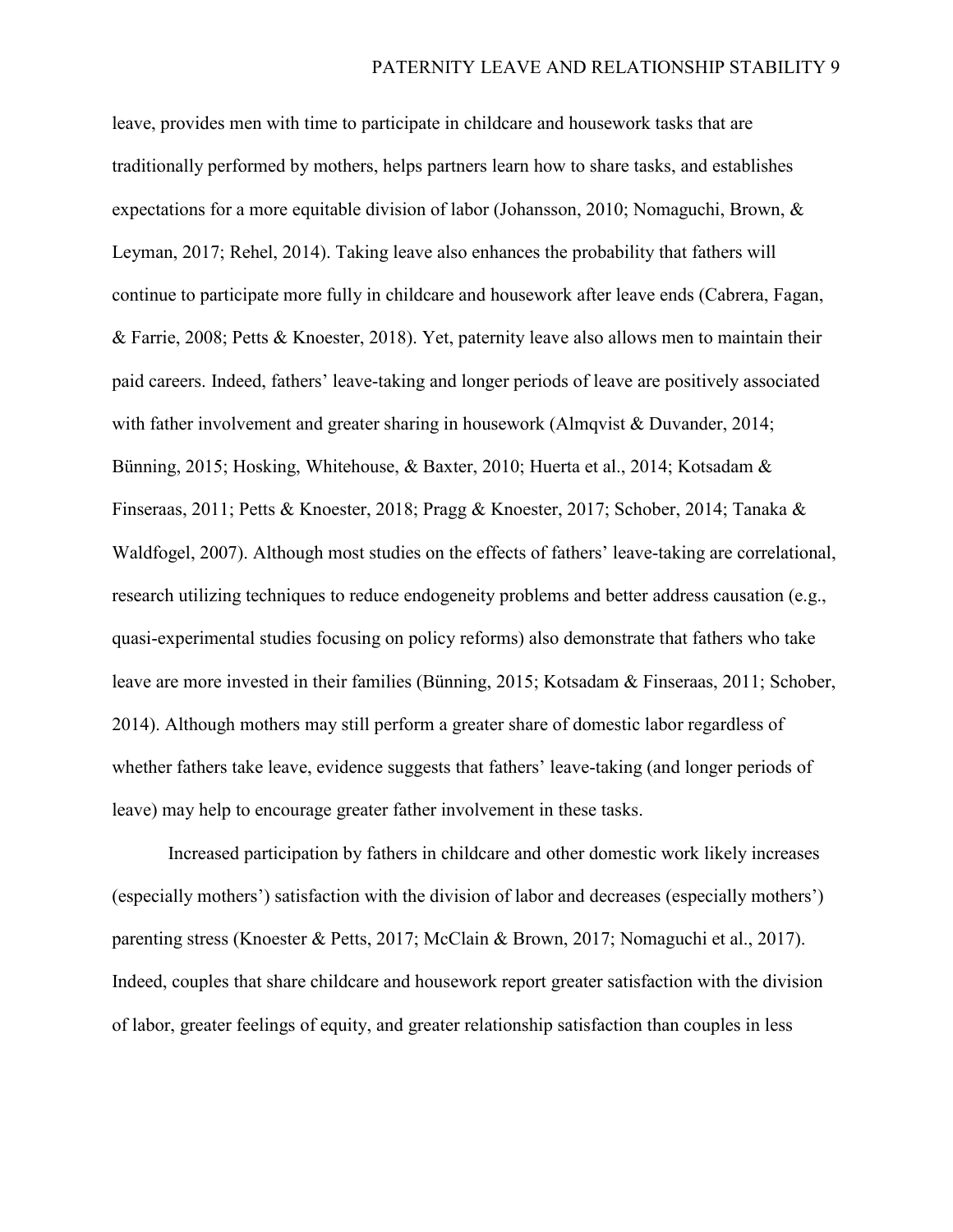egalitarian relationships (Carlson et al., 2016). As such, fathers' leave-taking may also increase couples' relationship satisfaction (Petts & Knoester, 2019; Kotsadam & Finseraas, 2011).

By reducing strain on mothers and promoting greater father involvement and parents' relationship satisfaction, paternity leave-taking may also help to stabilize parents' relationships. There have been a few studies that have considered this question in Nordic countries, with results largely showing that the risk of union dissolution is lower when fathers take leave (Lappegård et al., 2019; Olah, 2001; Viklund, 2018). However, the effect of fathers' leave-taking on relationship stability does not seem to be linear – i.e., more leave is not always better. Instead, the risk of union dissolution is lowest when fathers take the normative amount of leave within a cultural context (e.g., the amount of leave reserved for fathers in a national parental leave policy), as this likely encourages sharing between mothers and fathers which promotes greater parental satisfaction and stronger family ties (Lappegård et al., 2019; Viklund, 2018). These studies also suggest that the association between fathers' leave-taking and relationship stability may be less clear when paternity leave norms are not well established. For example, Avdic and Karimi (2018) found that fathers' leave-taking was actually associated with an increase in union dissolution after the introduction of a parental leave reform in Sweden; it seems that this new reform had not yet been accompanied by clear norms, and may have pushed more traditional couples into uncomfortable leave-taking behaviors that may have increased relationship conflict.

Given the lack of a national paid parental leave policy in the U.S. and the continued prevalence of traditional gender norms, it is possible that paternity leave-taking is associated with a higher risk of union dissolution for American parents. However, given that most Americans view egalitarian relationships as ideal (Gerson, 2010; Shu & Meagher, 2018), and most fathers want to be engaged parents and coparents (Marsiglio & Roy, 2012; McGill, 2014),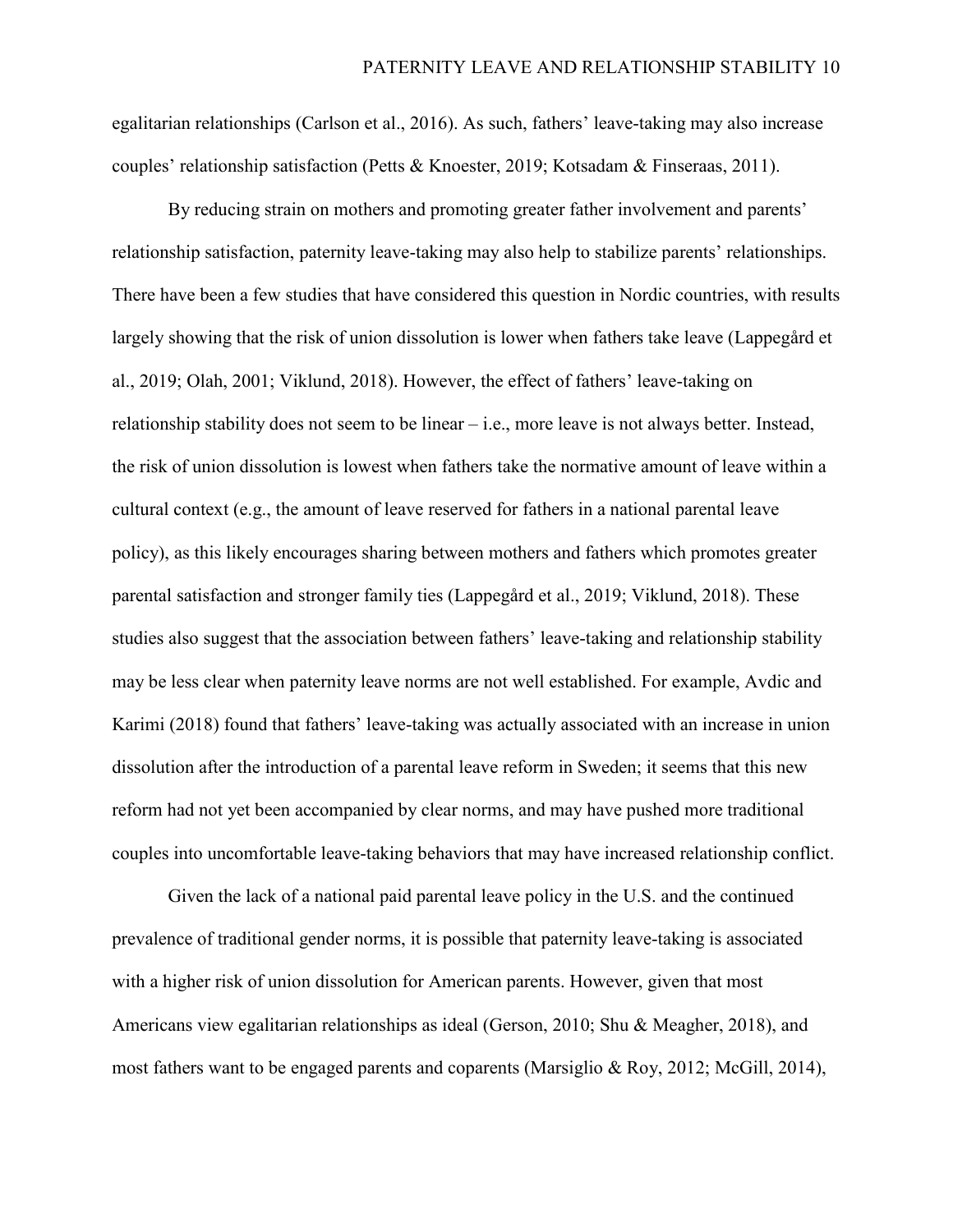taking paternity leave may signal a commitment to these ideals and promote greater relationship stability. Moreover, despite a lack of access to paid paternity leave, American fathers indicate strong support for paternity leave and most fathers take a short period of time off work when their child is born (Petts et al., 2018; Pragg & Knoester, 2017). Even a short period of leave may demonstrate that fathers are committed and invested in family life; in fact, there is evidence that short periods of leave influence fathers' family behaviors in other cultural contexts where periods of leave are short (Pailhé, Solaz, & Tô, 2018). Thus, we expect that paternity leavetaking, including taking short periods of leave, will be positively associated with relationship stability given the current informal norms of leave-taking in the U.S.

### OTHER FACTORS

Previous studies on the association between fathers' leave-taking and union stability largely include a similar set of control variables: education, income, age, union type, work characteristics, child sex, and nativity (Avdic & Karimi, 2018; Lappegård et al., 2019; Olah, 2001; Viklund, 2018). We take a similar approach in the current study to minimize the likelihood that any observed association between paternity leave and union stability is due to confounding factors, with a few variations. First, we incorporate measures of race/ethnicity instead of nativity as rates of paternity leave-taking and union dissolution vary by race/ethnicity in the U.S. (Osborne, Manning, & Smock, 2007; Petts et al., 2018). Second, we consider two additional factors that may impact fathers' investments in their families and union stability – length of relationship prior to childbirth and whether either parent was previously married (Berger et al., 2008; Lyngstad & Jalovaara, 2010). Finally, we account for cohort effects through the use of a birth cohort study.

#### **DATA AND METHODS**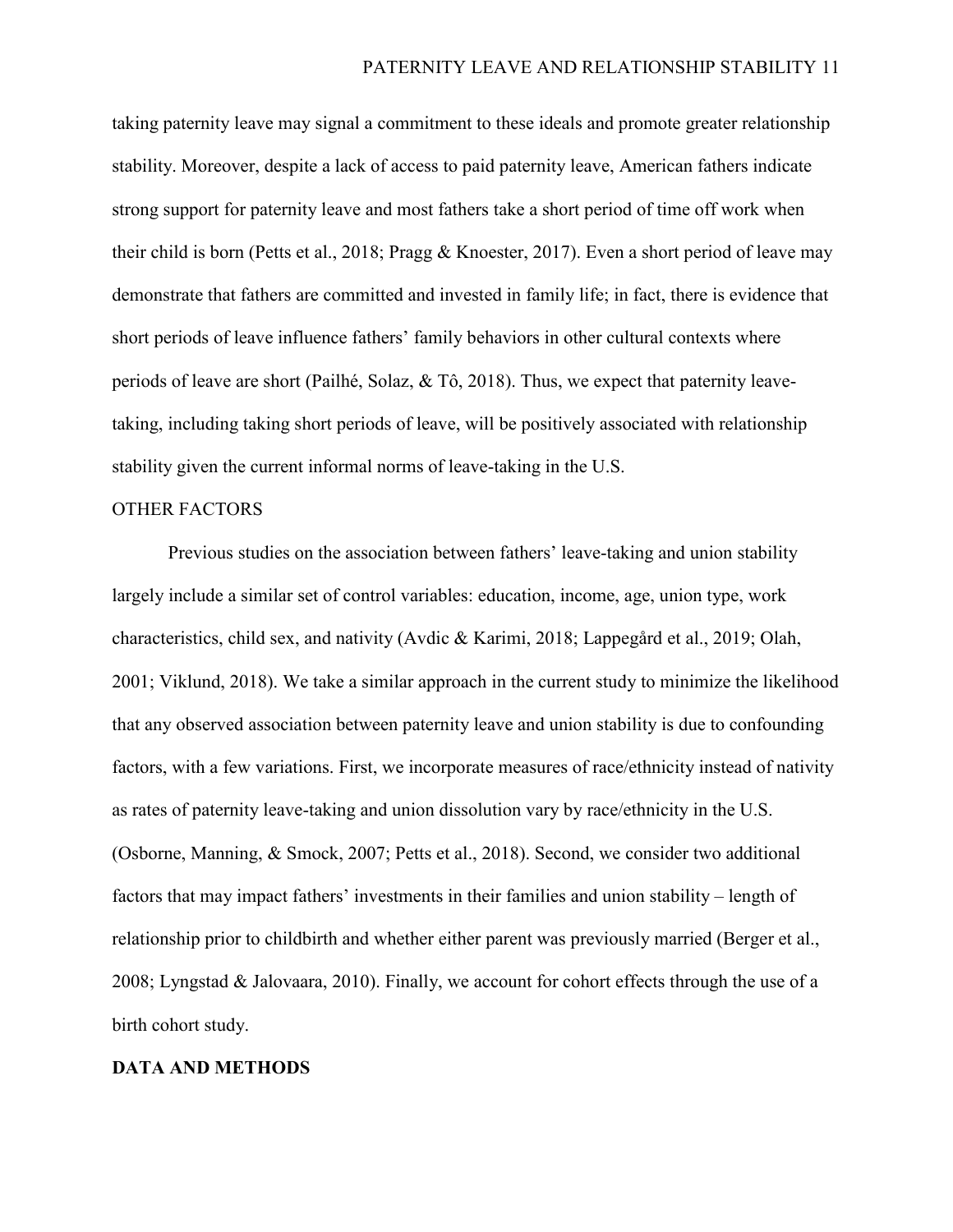DATA

Data are taken from the Early Childhood Longitudinal Study, Birth Cohort (ECLS-B). The ECLS-B contains a nationally representative sample of approximately 14,000 children born in the U.S. in 2001. For this study, data come from all available waves: information was collected from parents when children were approximately 9 months old (W1), two years old (W2), four years old (W3), and five or six years old (W4 and W5).<sup>1</sup>

The sample is restricted to resident two-parent families in which fathers were employed both at the time of their child's birth and following the child's birth to accurately assess information about paternity leave. The sample was further restricted so that there was only one valid case for each family (one randomly chosen focal child from the subsample of twins was used as the focal child). These restrictions result in a sample size of 6,000 couples (20,550 couple-years).

### PATERNITY LEAVE

For this study, paternity leave is defined as taking time off work for the birth of a child. In W1, mothers were asked whether fathers took any time off for the birth of the focal child, and if so, how many weeks of leave (either paid or unpaid) fathers took. Unfortunately, there is no information in the data indicating whether fathers utilized a paternity leave policy (either FMLA or a company policy) or some other means (e.g., sick or vacation time) to take leave. Regardless, these questions do focus on taking time off specifically for the birth of a child, which is how paternity leave is generally defined in the U.S.

We focus on two indicators of paternity leave. *Paternity leave-taking* indicates whether fathers took leave (1 = *yes*). *Length of paternity leave* is a categorical variable indicating whether fathers took no leave (used as reference category), one week or less, 2 weeks, 3 weeks, 4 weeks,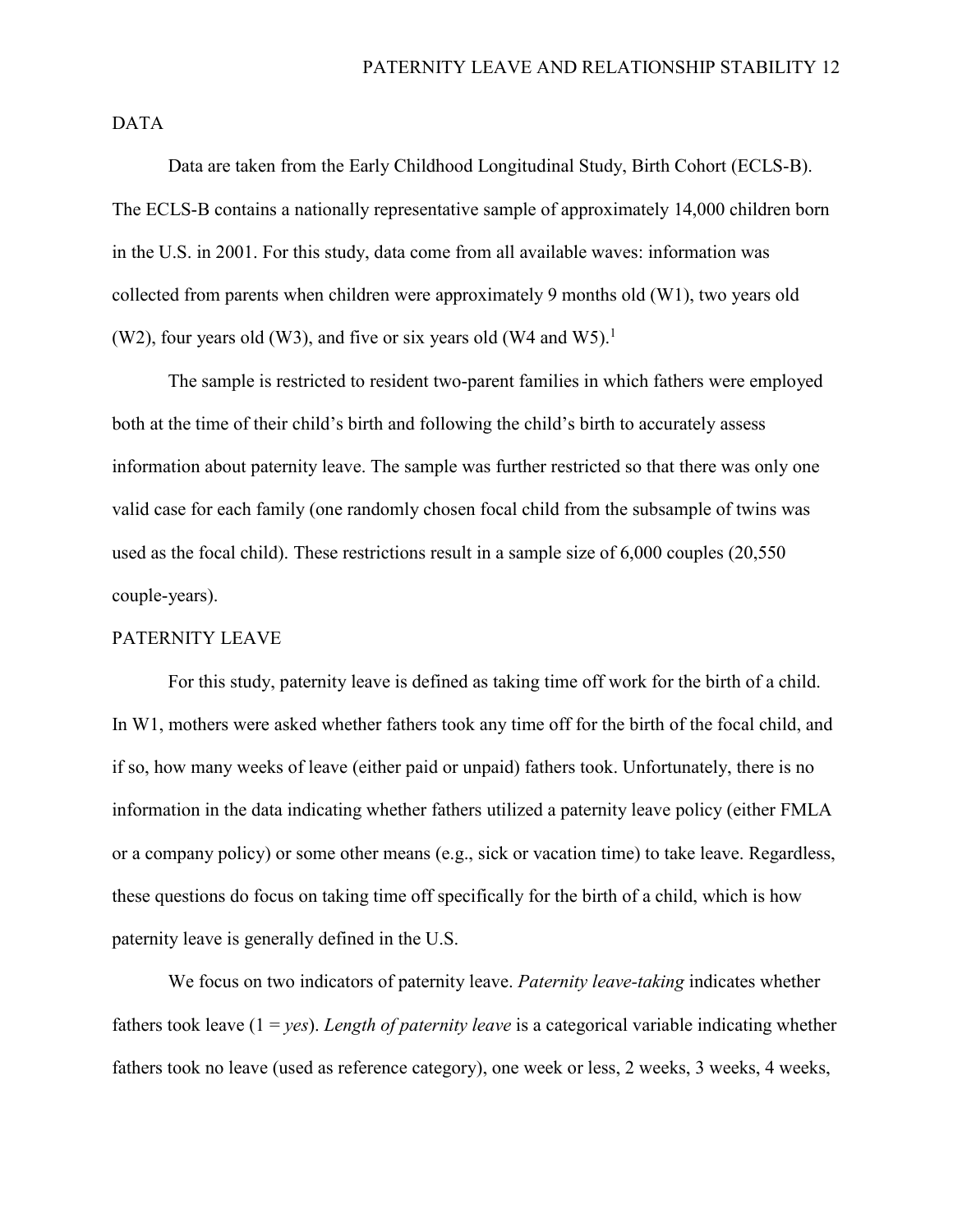or 5 or more weeks of leave. Given the relatively short periods of leave taken within the U.S., measuring length of leave in weeks (instead of months) is appropriate.<sup>2</sup> This approach is also consistent with studies on paternity leave within the U.S. which all focus on weeks of leave (Huerta et al., 2014; Petts et al., 2018; Petts & Knoester, 2018; Pragg & Knoester, 2017). RELATIONSHIP DISSOLUTION

The primary dependent variable is relationship dissolution. Relationships are considered dissolved if mothers report no longer being married to, or cohabiting with, the focal child's father. Couples are at risk for dissolution starting at W1 until either the relationship ended or the couple was censored. Relationship dissolution is treated as a discrete event (relationships are treated as dissolved in the wave that the mother reports no longer being married to or cohabiting with the father), and couples are right-censored if they dropped out of the survey or mothers were still married to and/or residing with fathers at W5.

### CONTROL VARIABLES

We include a number of control variables. Union type is indicated by whether parents are married (reference category) or unmarried cohabiters at W1.<sup>3</sup> Mothers' and fathers' income are measured in logged dollars and included as time-varying indicators. Race/ethnicity is coded as (a) both parents are white (reference category), (b) both parents are black, (c) both parents are Latino, (d) both parents report other race/ethnicity, and (e) each parent reports a different race/ethnicity. Time-varying indicators of parents' work hours are categorized as (a) does not work (this is included for fathers to allow this possibility in later waves), (b) part-time (less than 35 hours a week), (c) full-time (35-44 hours a week; reference category), and (d) more than fulltime (45 hours a week or more).<sup>4</sup> Time-varying indicators of fathers' occupation type are categorized as (a) professional (reference category), (b) labor, (c) service, (d) sales, or (e) other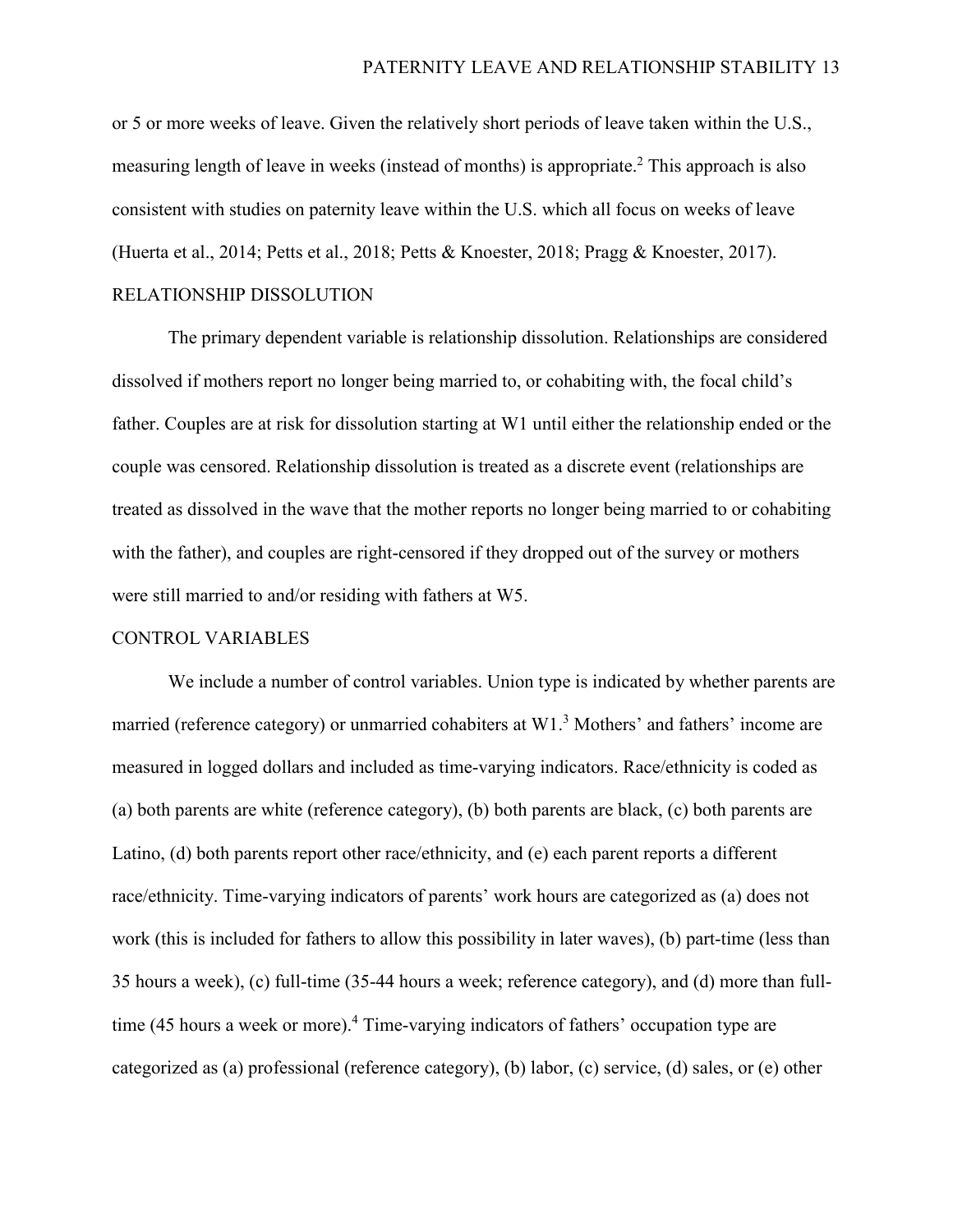occupational type. We also include time-varying indicators of each parent's age and number of other children. Controls for each parent's educational attainment (1 = *did not complete high school* to 4 = *college degree*), whether either parent was previously married, how long the couple had been together prior to W1 (in years), and length of maternity leave (in months) are also included. Finally, to account for initial variations in relationship quality, we include a baseline measure of relationship conflict taken from W1, which is taken from mothers' responses on how often  $(1 = never to 4 = often)$  they argue with their spouse about ten items such as chores, children, and leisure time ( $\alpha$  = .79). The mean response is used.

## ANALYTIC STRATEGY

Life-table estimates and discrete-time event history models are used in this study. Life tables indicate the cumulative proportion of couples who dissolved their relationship by the fifth year after their child's birth. Chi-square tests are used to assess whether rates of relationship dissolution significantly differ by paternity leave.

Discrete-time logistic event history models are then used to assess whether paternity leave-taking and length of paternity leave are associated with union dissolution, accounting for potential confounders. Relationships are treated as dissolved if the couple ends their relationship between survey waves. Discrete-time models are appropriate because mothers in the ECLS-B only reported dates of relationship dissolution in W1 and W2. Dissolution dates were utilized in supplementary Cox proportional hazards models (January of the interview year was used when a dissolution date was not provided), and results were consistent with those presented. Indicators of each survey wave were included to estimate the baseline hazard (with the last wave used as the reference category). All continuous control variables are mean centered to allow for easier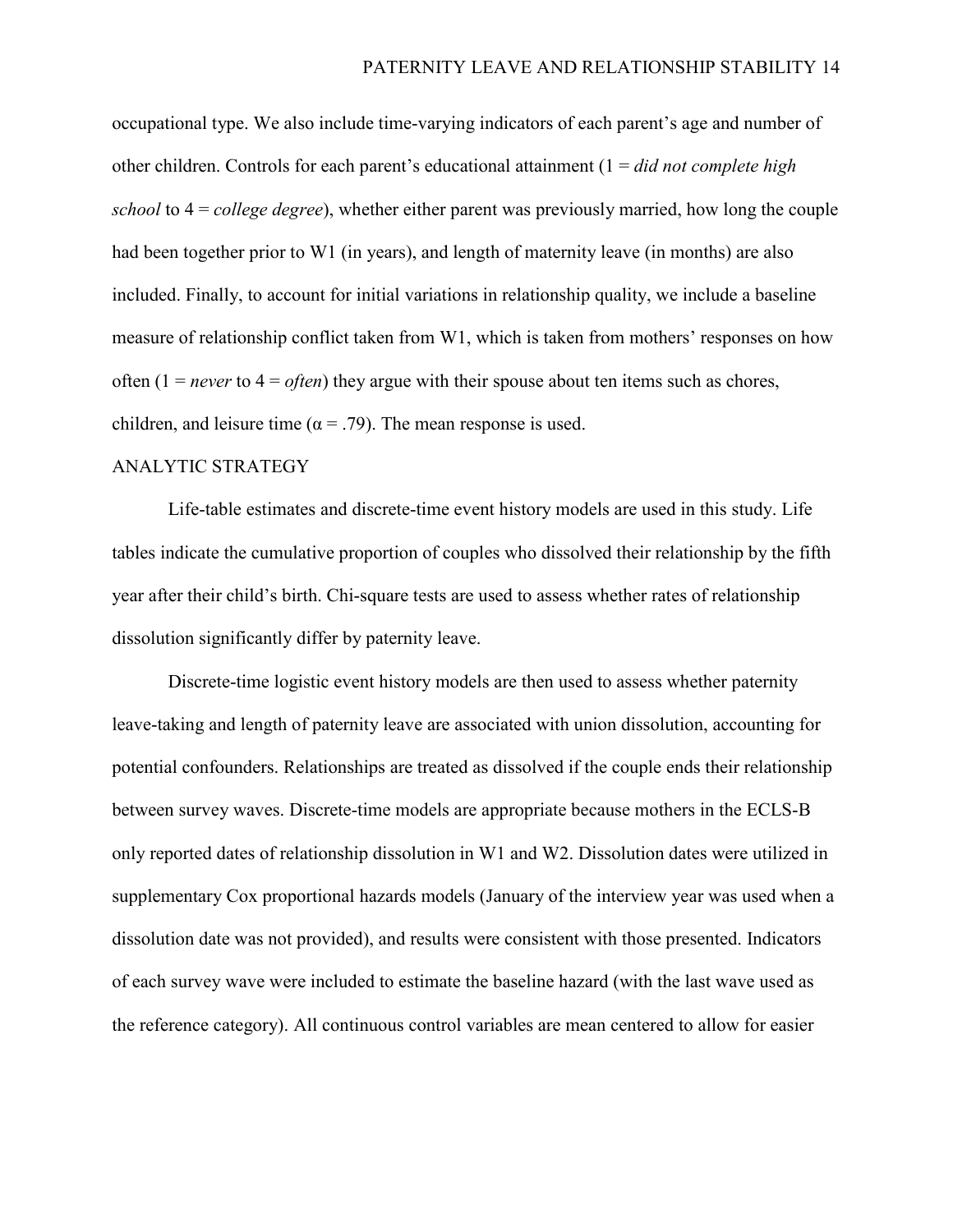interpretation. To account for missing data, multiple imputation from ten imputed models is used.

## **SELECTION**

Given the unequal access to paternity leave in the U.S., selection is an important concern. Particularly, there may be factors that influence the likelihood that fathers take paternity leave and relationship stability. Unfortunately, given our use of observational survey data, we are unable to account for selection effects that may be due to unobservable factors (e.g., availability of a paternity leave program, motivation to be a good father, etc.). However, we attempt to minimize selection problems due to observed factors as best we can by using inverse probability of treatment weighting (IPTW). IPTW is a method that utilizes weights based on propensity scores to deal with selection by accounting for variations between the treatment (i.e., took paternity leave) and control (i.e., did not take leave) groups such that these groups differ in whether they received the treatment but are similar on all other baseline characteristics (Austin, 2016). These weights are equal to the inverse of the probability of receiving the treatment (Austin, 2016). To calculate these weights, we first estimated propensity scores using logistic regression to predict ever experiencing dissolution based on the W1 control variables, generating propensity scores, and matching respondents in the treatment and control groups with the closest propensity scores. We then ran diagnostic analyses to assess the propensity score model, insuring that the assumption for common support (i.e., propensity scores overlap between the treatment and control groups) was met and insuring balance was achieved. The calculated weights are included in the event history models to assess the likelihood of relationship dissolution accounting for the propensity to take leave based on observed characteristics at W1.

#### **RESULTS**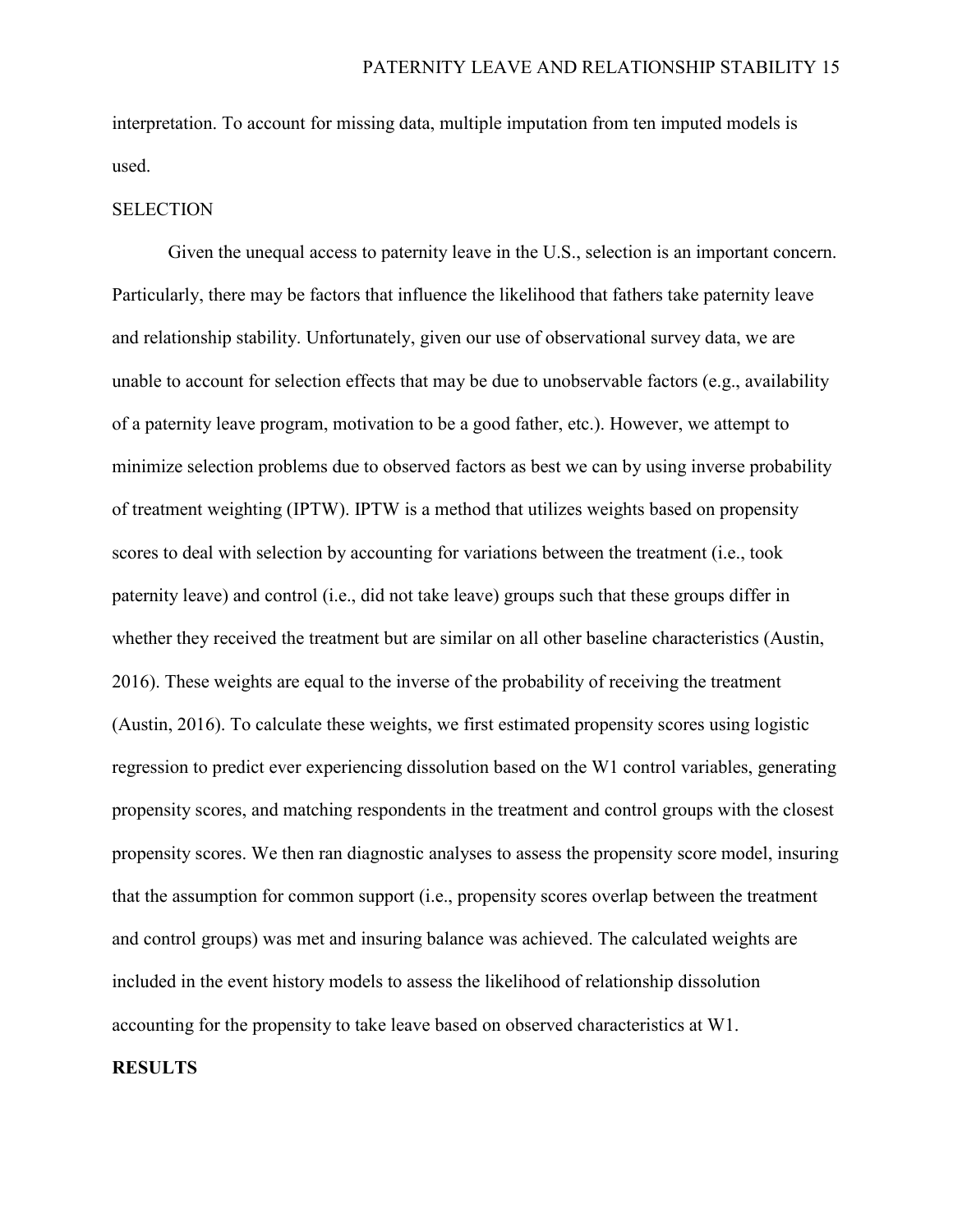Mean values for all variables are presented separately by paternity leave-taking in Table 1. Overall, 89% of fathers took time off work after the birth of a child in these data. Of the fathers who took leave, most took one week or less (65%) and only 14% of fathers who took leave took more than two weeks. Results in Table 1 also suggest that fathers who took leave are more socioeconomically advantaged (e.g., higher income, higher education, more likely to have a professional occupation) than fathers who did not take leave.

---------- Insert Table 1 About Here ----------

### LIFE-TABLE ESTIMATES

As shown in Figure 1, unadjusted life-table results provide support for our hypothesis in showing that unions in which fathers took paternity leave are less likely to dissolve than unions in which fathers did not take leave. Specifically, 25% of relationships dissolved after fathers took leave compared to 41% of relationships when fathers did not take leave ( $p < .001$ ). However, as shown in Figure 2, the risk of relationship dissolution does not appear to vary by length of paternity leave. Specifically, relationships in which fathers do not take leave have the highest risk of dissolution, but there were no significant variations in the risk of dissolution by length of leave. Overall, results from life-table estimates suggest that paternity leave-taking, but not length of leave, is associated with relationship dissolution.

---------- Insert Figure 1 About Here ----------

---------- Insert Figure 2 About Here ----------

### DISCRETE-TIME EVENT HISTORY RESULTS

Results from discrete-time logistic event history models are presented in Table 2. Zeroorder effects are presented in Models 1 and 2. Results in Model 1 suggest that couples in which fathers take leave have 26% lower odds of dissolving their relationship compared to couples in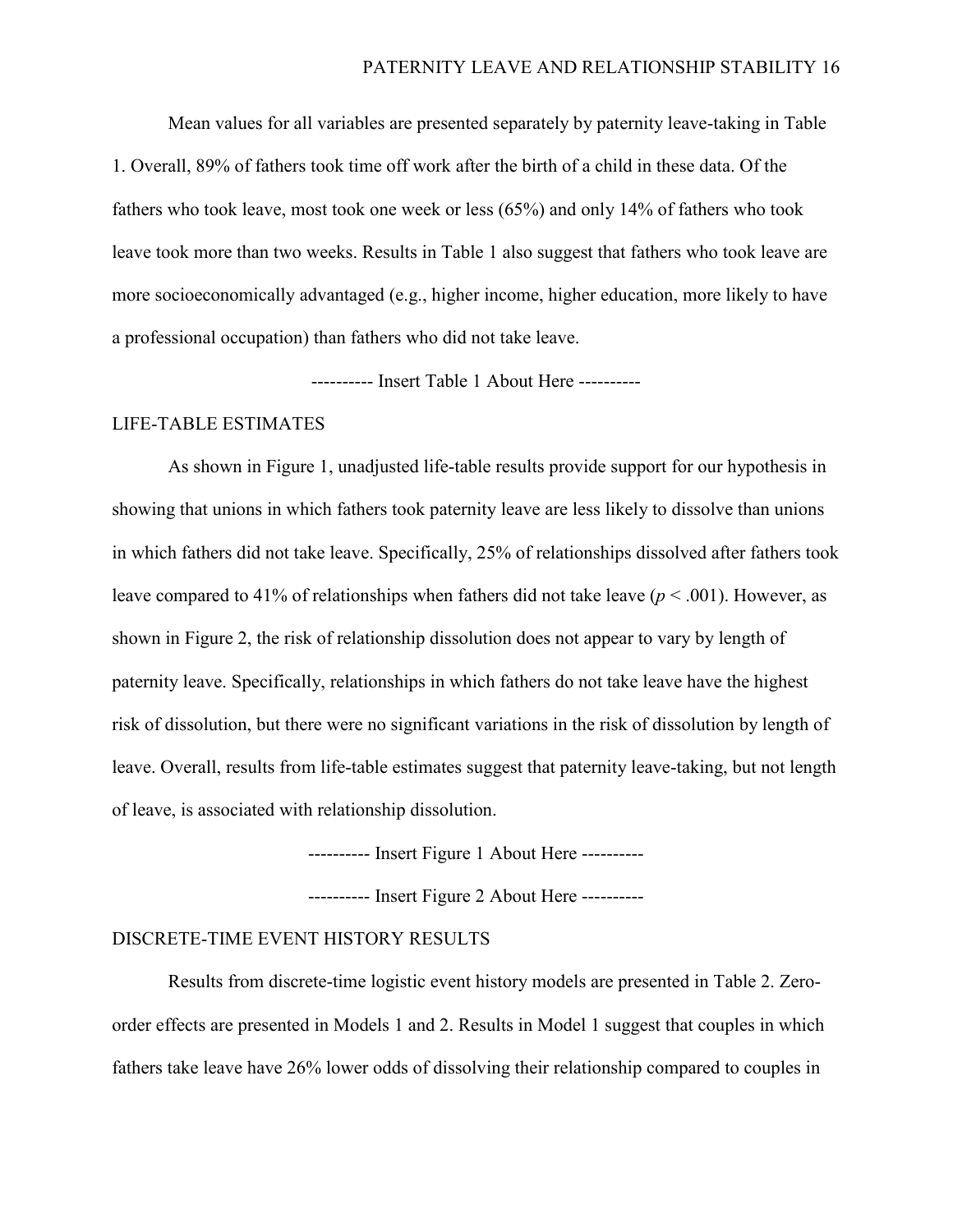which fathers do not take leave. Moreover, results in Model 2 suggest that relationship dissolution is less likely to occur when fathers take one week or less, two weeks, or four weeks of leave compared to when fathers do not take leave. Supplementary analyses suggest that the associations between paternity leave and union stability do not vary over time (i.e., interactions between paternity leave and survey wave were not statistically significant). Thus, there is additional evidence supporting our expectation that paternity leave-taking is positively associated with relationship stability.

### ---------- Insert Table 2 About Here ----------

Results from full models that include control variables are presented in Models 3 and 4 of Table 2. Results in these models are largely consistent with the zero-order models; paternity leave-taking is associated with a lower risk of relationship dissolution. In terms of length of leave, taking one week or less or two weeks of leave is associated with a lower risk of dissolution compared to couples in which fathers do not take leave. We used marginal effects to better understand effect sizes. These results show that taking paternity leave reduces the probability of dissolution in any given wave by 25% compared to not taking leave (predicted probability of .056 for taking leave vs. .075 for not taking leave; *p* < .01). In addition, taking one week of leave reduces the probability of dissolution by 29% compared to not taking leave (predicted probability of .054 for taking one week vs. .075 for not taking leave;  $p < .01$ ), and taking two weeks of leave reduces the probability of dissolution in any given wave by 25% (predicted probability of .058 for taking two weeks vs. .075 for not taking leave;  $p < .05$ ). Overall, results provide evidence that taking paternity leave, and relatively short leaves in particular (two weeks or less), is associated with greater relationship stability.

#### SENSITIVITY ANALYSES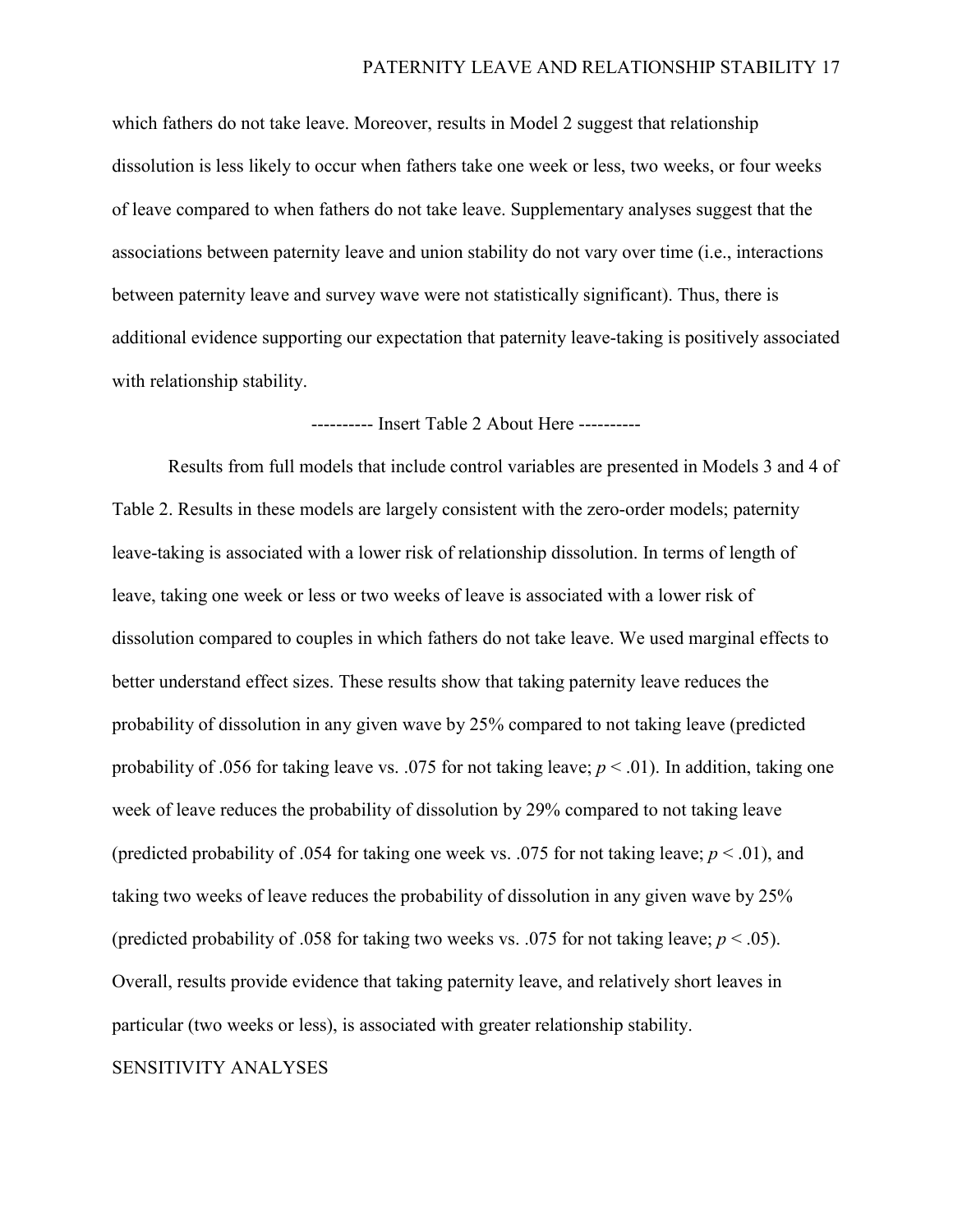Given that selection is a major concern, we conducted additional analyses to assess the robustness of our findings. Specifically, we compared our results using IPTW to models not including weights as well as to models using propensity score matching (to assess selection on paternity leave-taking) and augmented inverse propensity weighted estimators, which is a variation of propensity score matching in which multiple treatments can be used (to assess selection on length of paternity leave). Although the selection model coefficients differ across models (as the selection model estimates come from models using a dummy variable indicating ever experiencing dissolution), the trends in the estimates are fairly consistent, increasing confidence in our results (estimates are presented in Table A1).

In supplementary analyses, we attempted to identify the pathways through which paternity leave may have led to increased relationship stability. Our framework focused on paternity leave-taking reducing the risk of union dissolution by enabling fathers to become more invested in their families and by improving parents' relationship satisfaction. We incorporated an indicator of parents' relationship quality in our analyses (relationship conflict) and this did not explain away the effect of paternity leave-taking. In other analyses, we included an indicator of father involvement, but this was unrelated to union stability and did not affect the results (these results are not presented because they were only asked of a subset of fathers; *N* = 4700). Additionally, given that one previous study accounted for parents' gender ideologies (Olah, 2001), we incorporated baseline indicators of fathering attitudes and fathers' gender ideologies (mothers' gender ideologies are not included in W1 of the ECLS-B) in supplementary models (*N*  = 4700) but these factors were unrelated to union dissolution and did not alter the associations between paternity leave-taking and relationship stability. We also considered whether paternity leave-taking was more likely to reduce the risk of dissolution among dual-income families, as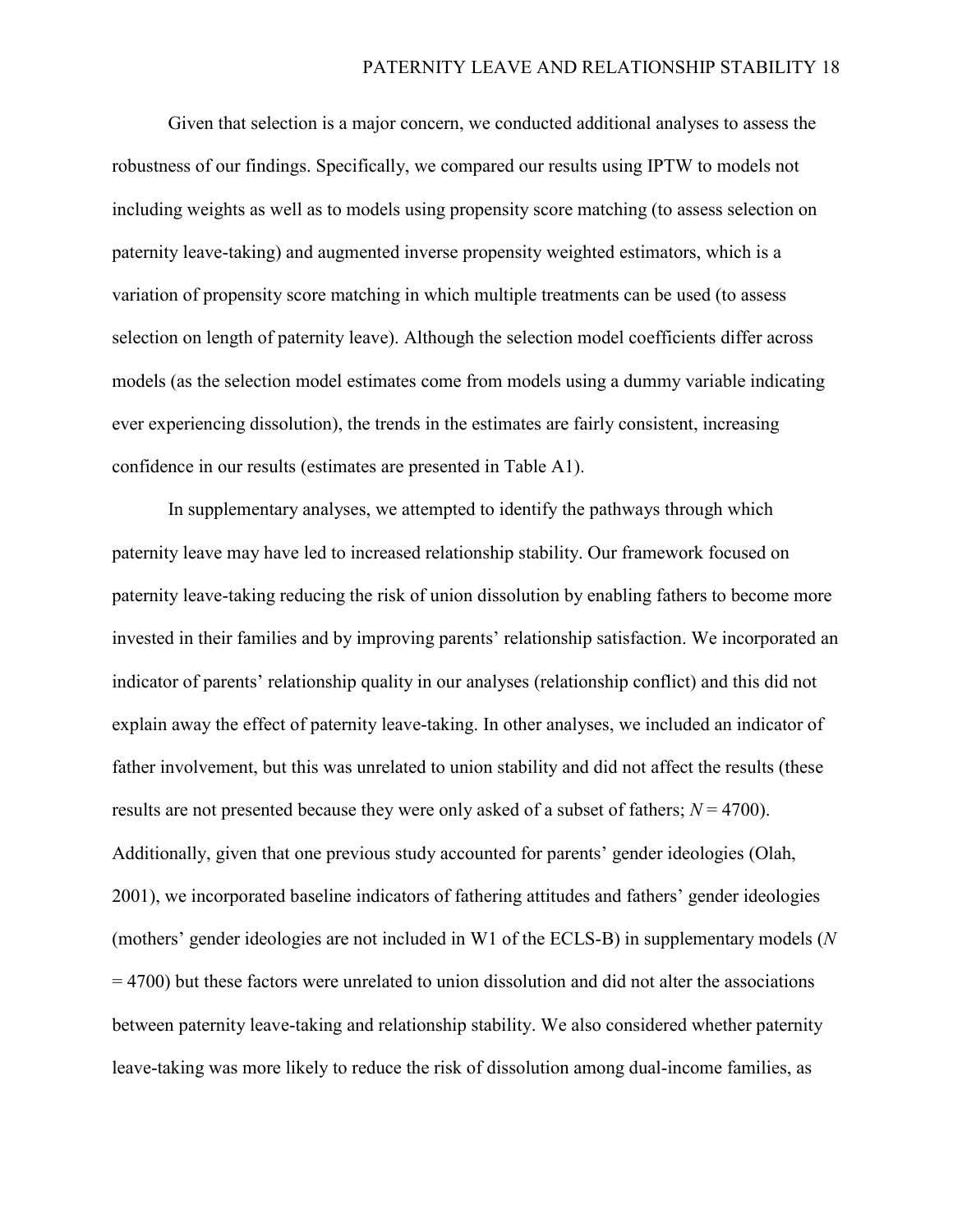mothers in these families may have been particularly likely to experience family and work role strains (Stone, 2007; Yavorsky et al., 2015). We found no evidence that mothers' work statuses moderated the relationship between paternity leave and relationship stability. Overall, these analyses suggest that the available measures in these data are insufficient in explaining the associations between paternity leave and relationship stability. Nevertheless, similar to previous studies, the reported findings on the association between paternity leave and relationship stability are robust to the inclusion of the measures available.

#### **DISCUSSION**

The goal of this study was to assess whether paternity leave-taking and length of paternity leave are associated with relationship stability within the United States. Although researchers have begun to look at the association between fathers taking parental leave and relationship stability in Europe (Avdic & Karimi, 2018; Lappegård et al., 2019; Olah, 2001; Viklund, 2018), research has yet to examine this association in the U.S. The U.S. context is important to consider given the high rates of relationship dissolution and lack of a national paid parental leave policy (Amato & James, 2010; Osborne et al., 2007; World Bank Group, 2018). Overall, findings suggest that paternity leave is associated with greater relationship stability among American parents.

First, life-table estimates indicated that couples were more likely to stay together if fathers took paternity leave, and this association persisted after accounting for potential confounders and observable selection factors in the event history models. Caring for infants is a time-intensive activity that can leave parents, especially mothers, sleep-deprived, fatigued, and distressed (Dennis & Ross, 2005; Martin et al., 2007; Waldfogel, 2006). Add to this the demands of employers, and parents may suffer from role strain, role overload, and role spillover (Goode, 1960; Stone, 2007; Yavorsky et al., 2015). These stressors may wear on parents' health and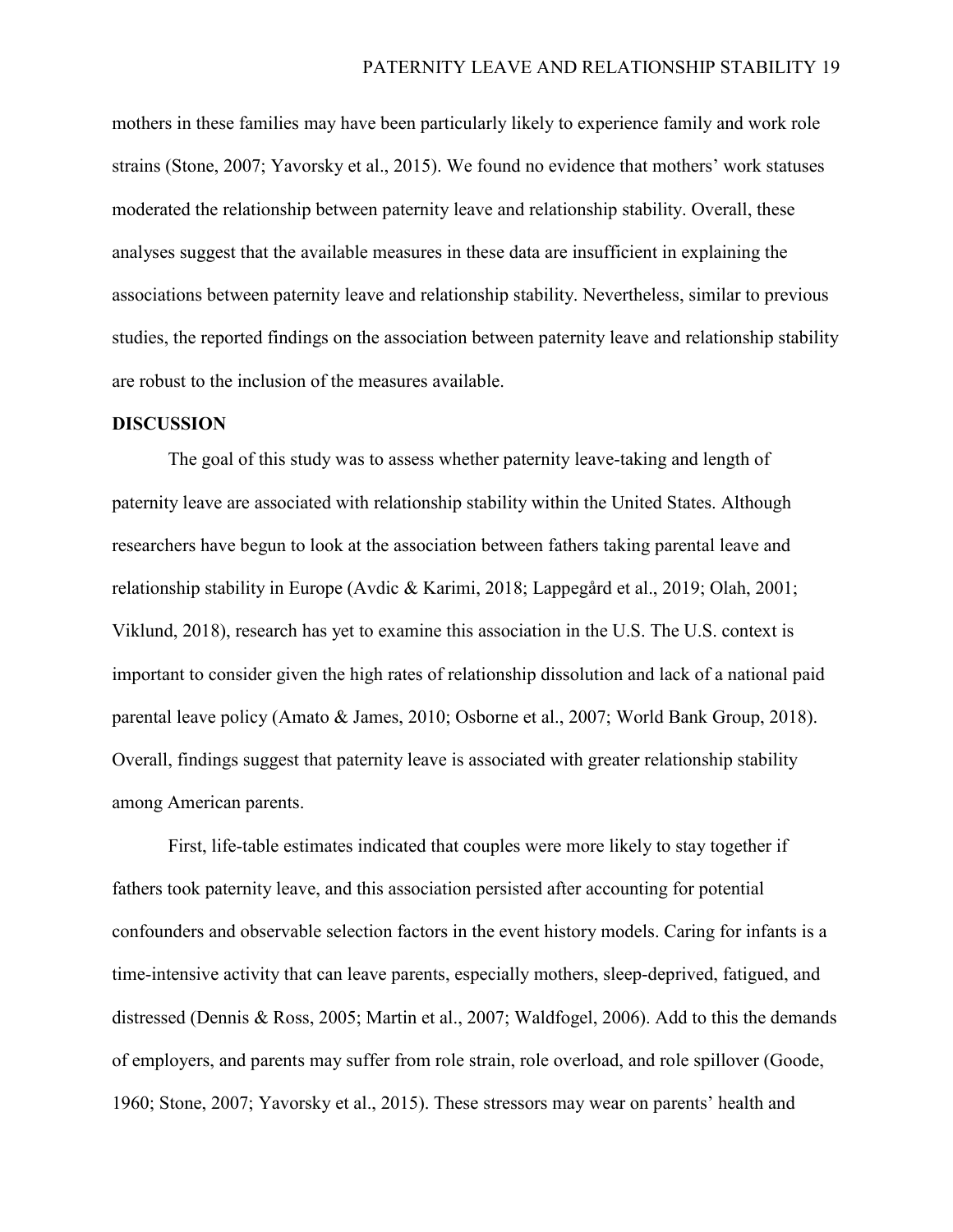undermine their relationships. Although mothers may still continue to perform more of the domestic labor than fathers, paternity leave may help to work towards reducing this gap and alleviate role stress for parents by providing men the opportunity to be engaged fathers, which may help to reduce the burden placed on mothers (Albiston & O'Connor, 2016; Pragg & Knoester, 2017; Rehel, 2014). Alleviating stress for mothers is especially important since women are most likely to initiate breakups, especially when they feel their relationships are unfair (Birditt, Wan, Orbuch, & Antonucci, 2017; Frisco & Williams, 2003). Taking leave may be particularly important within the U.S. given the stigma surrounding paternity leave (Albiston & O'Connor, 2016; Rudman & Mescher, 2013). Demonstrating a commitment to be involved may increase feelings of equity and consequently reduce the risk of relationship dissolution (Frisco  $\&$ Williams, 2003; Milkie et al., 2002; Rehel, 2014).

We also found evidence suggesting that length of paternity leave was associated with relationship stability. However, the evidence does not identify a linear relationship such that longer periods of leave are associated with lower risks of relationship dissolution. Instead, taking a short period of leave (i.e., two weeks or less) appeared to be most beneficial in promoting relationship stability. Taking only a few days off likely provides at least some time for fathers to learn how to become engaged parents and partners, to help out more with childcare responsibilities, and to support their partners, while remaining fully entrenched in breadwinning roles (Albiston & O'Connor, 2016; Pragg & Knoester, 2017; Rehel, 2014). As such, short periods of leave may enable fathers to meet the cultural expectations of being both an engaged parent and a provider (Marsiglio & Roy, 2012; Petts & Knoester, 2019). Short periods of leave may also shield fathers from the negative career consequences associated with taking longer leaves in the U.S. (Coltrane et al., 2013; Rege & Solli, 2013; Rudman & Mescher, 2013;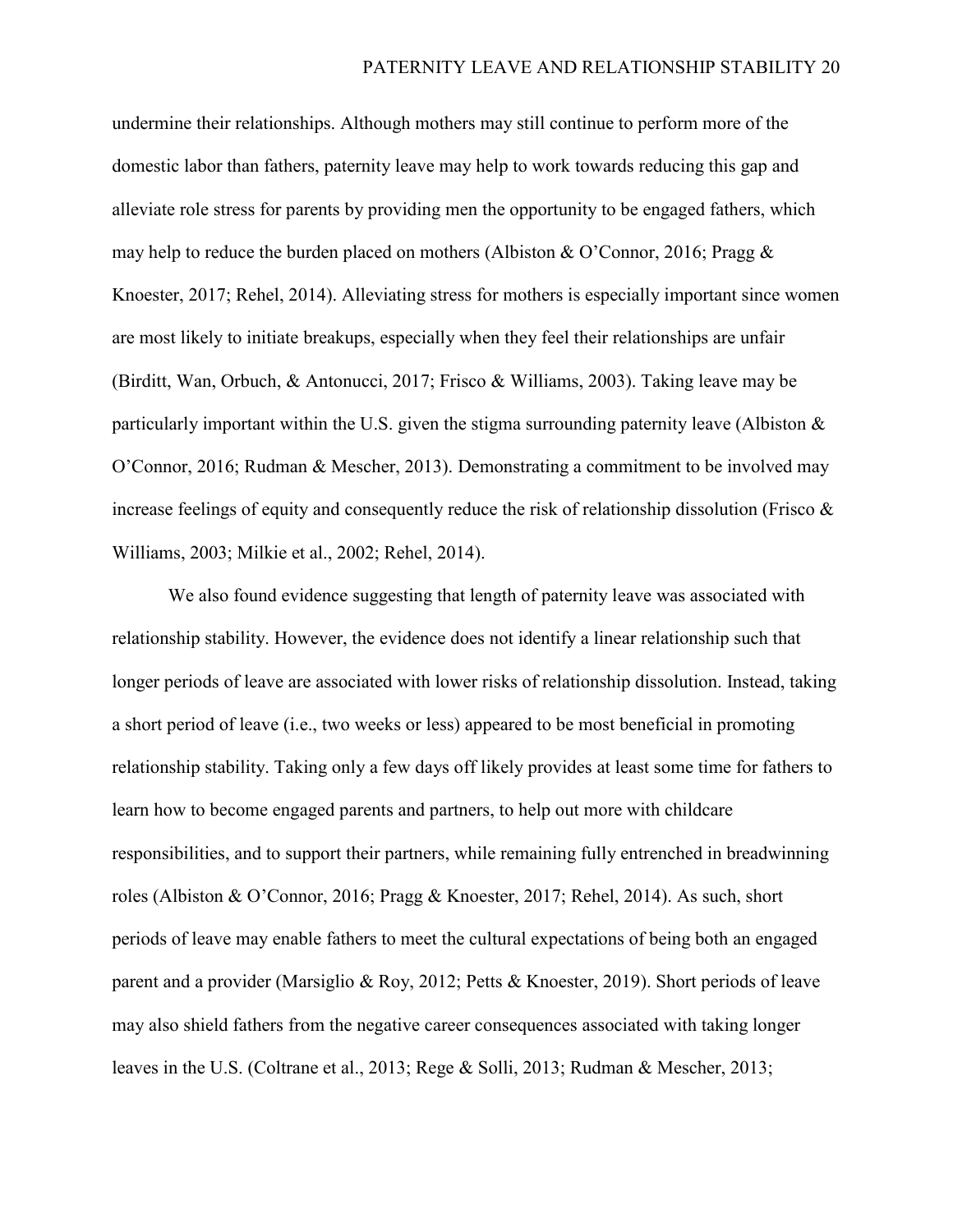Twamley & Schober, 2019; Williams, 2010). Previous research suggests that fathers' leavetaking is most likely to promote union stability when fathers abide by the cultural expectations surrounding leave, such as using a period of parental leave reserved for fathers (Lappegård et al., 2019; Viklund, 2018). Although there is not a national policy guiding formal norms in the U.S., there may be a set of informal norms as most American fathers take a short period of time off when their child is born (Petts & Knoester, 2018; Pragg & Knoester, 2017). As such, not taking leave may increase the risk of union dissolution as fathers are not committing themselves to be more engaged caregivers, and taking long periods of leave may be violating traditional norms of fatherhood and carry economic consequences. Taking a short period of time off may enable fathers to abide by each set of cultural norms, demonstrate support to their families, and improve relationship stability.

Overall, although cultural norms and practices continue to promote a gendered division of labor in which mothers are primarily responsible for childcare and housework (Hays, 1996; Risman, 1998; Yavorsky et al., 2015); paternity leave may help parents work toward better balancing work and family life and may enable fathers to fulfill new fatherhood expectations that promote more active father engagement. As such, increasing access to paternity leave in the U.S. may provide families with structural supports that foster family stability.

Nonetheless, this study has limitations. First, there is a lack of information about whether fathers are using family leave, paternity leave, or other leave programs (e.g., Family and Medical Leave Act, vacation or sick days, etc.). More precise information about length of leave (e.g., number of days) would also be helpful, given the relatively short leaves that U.S. fathers take.

Second, this study does not fully account for selection effects, particularly in regard to unobserved factors that may influence the association between paternity leave and relationship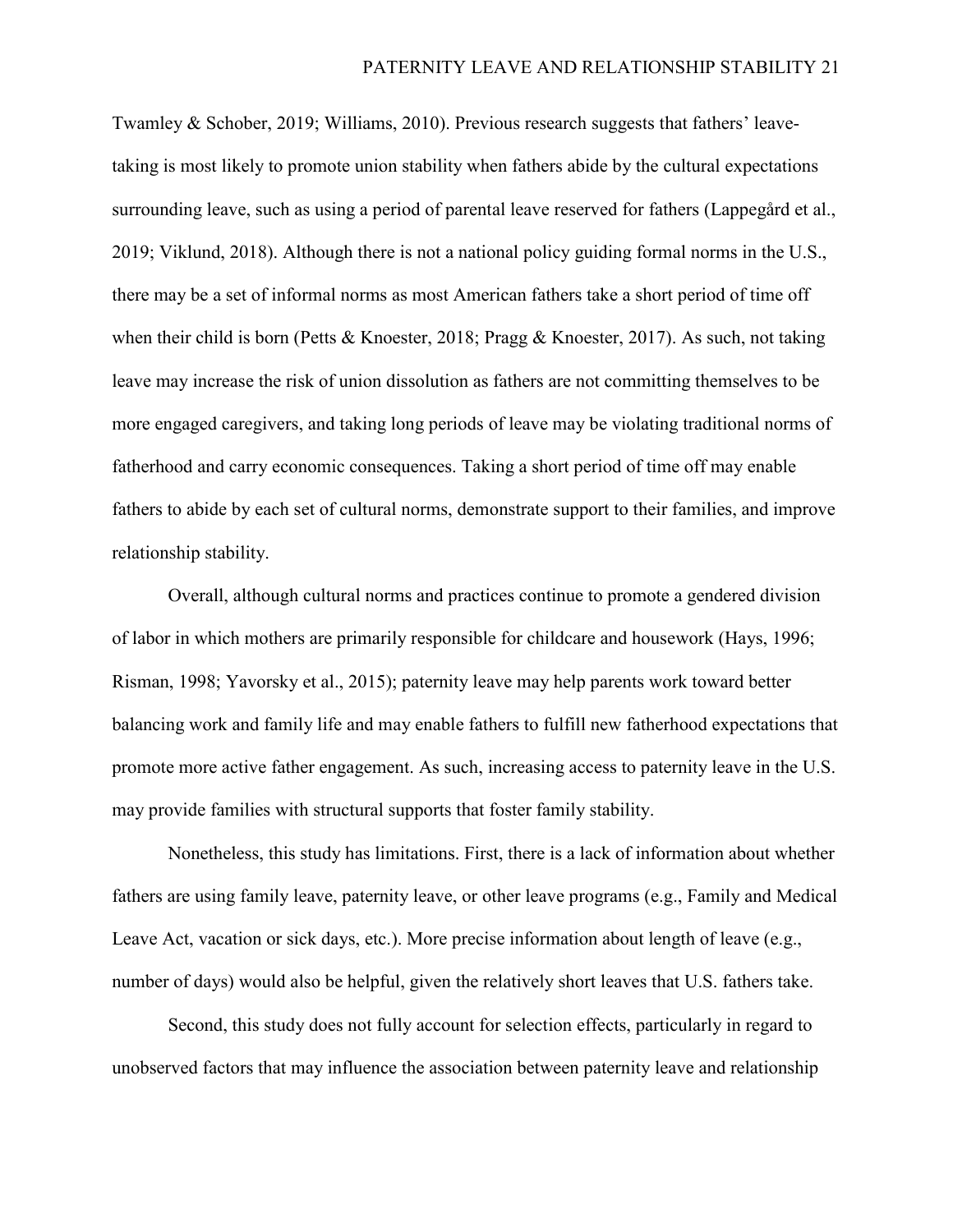stability (e.g., access to paternity leave, workplace support, fathers' personality characteristics, etc.). Moreover, the first wave of data was collected approximately nine months after the birth of a child and we are not able to assess the risk of dissolution starting at the time of relationship formation or birth of the child. Thus, we are limited to focusing on the risk of dissolution starting shortly after the birth of a child. Although we attempted to address selection effects due to observed characteristics to the extent we were able, future studies should continue to examine the associations between paternity leave and relationship outcomes utilizing data collected both preand post-birth, and more fully accounting for issues of selection.

Third, although results provide evidence that parents may be more likely to stay together if fathers take paternity leave, we were unable to isolate the specific mechanisms that explain this association. Future research should incorporate additional mechanisms (e.g., how childcare is divided within families, whether the division of labor is seen as equitable, how committed one's partner is to family relationships) that may help to explain the relationship between paternity leave and relationship stability.

In conclusion, this study informs our understanding of parental leave within the U.S. context by focusing on whether leave-taking is associated with relationship stability. Results provide evidence that paternity leave-taking, and short leaves in particular (two weeks or less), is associated with a lower risk of relationship dissolution. Given that the U.S. does not currently have a national paid parental leave policy, these findings may be especially useful to policymakers who aim to strengthen and stabilize parental relationships.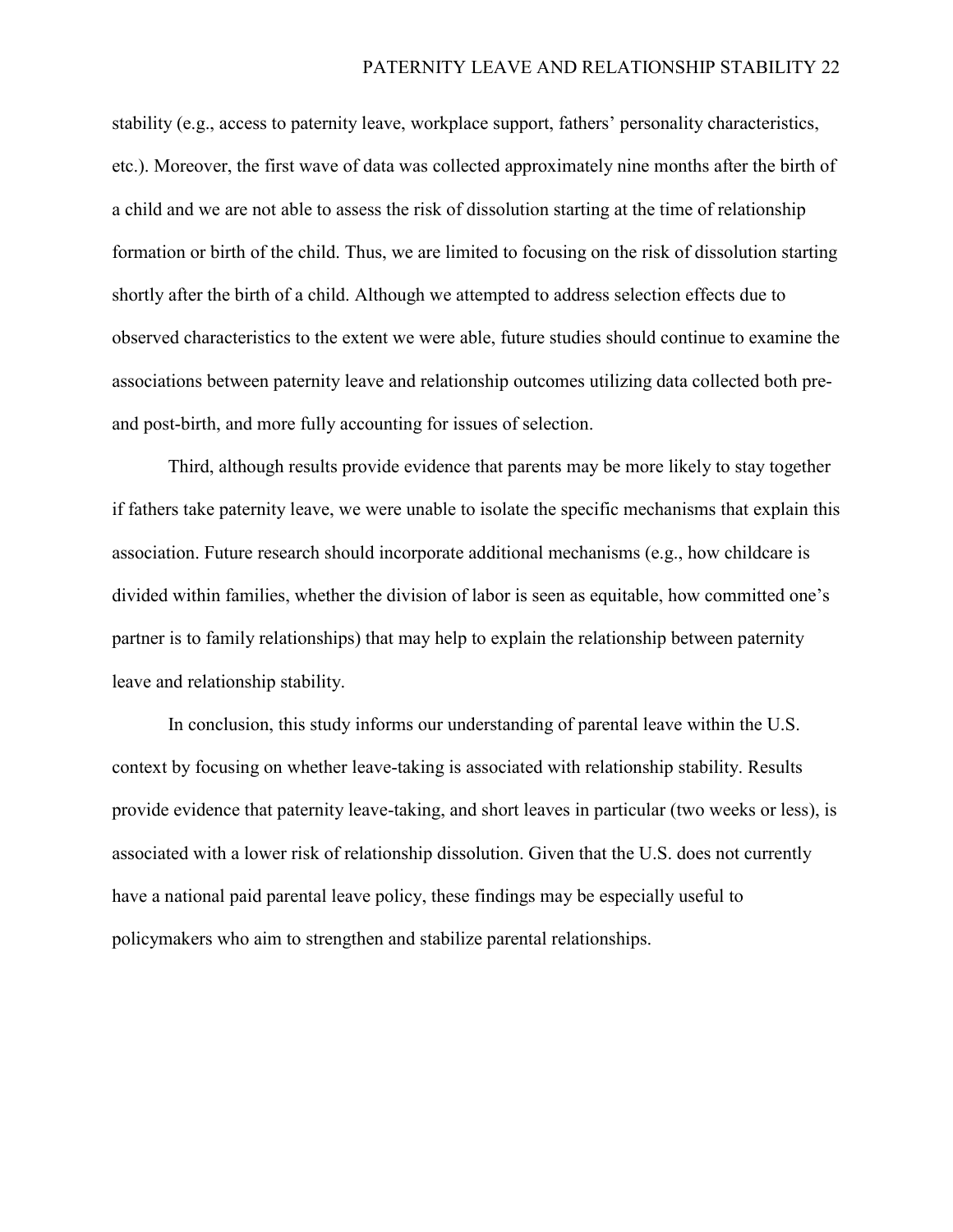# **NOTES**

<sup>1</sup> W4 was collected when children were in kindergarten or higher. Data was collected in 2006 for approximately 75% of the sample, and in 2007 for the remaining 25% of the sample. <sup>2</sup> Ideally, days on leave would most accurately capture length of leave within the U.S. context given the overall short periods of leave taken. Unfortunately, mothers only reported on the number of weeks that fathers took leave.

<sup>3</sup> W1 measures are used to capture relationship status at the time of the child's birth. Timevarying indicators were included in supplementary models, and substantive results were unchanged.

<sup>4</sup> The categories of full-time and more than full-time are combined for mothers.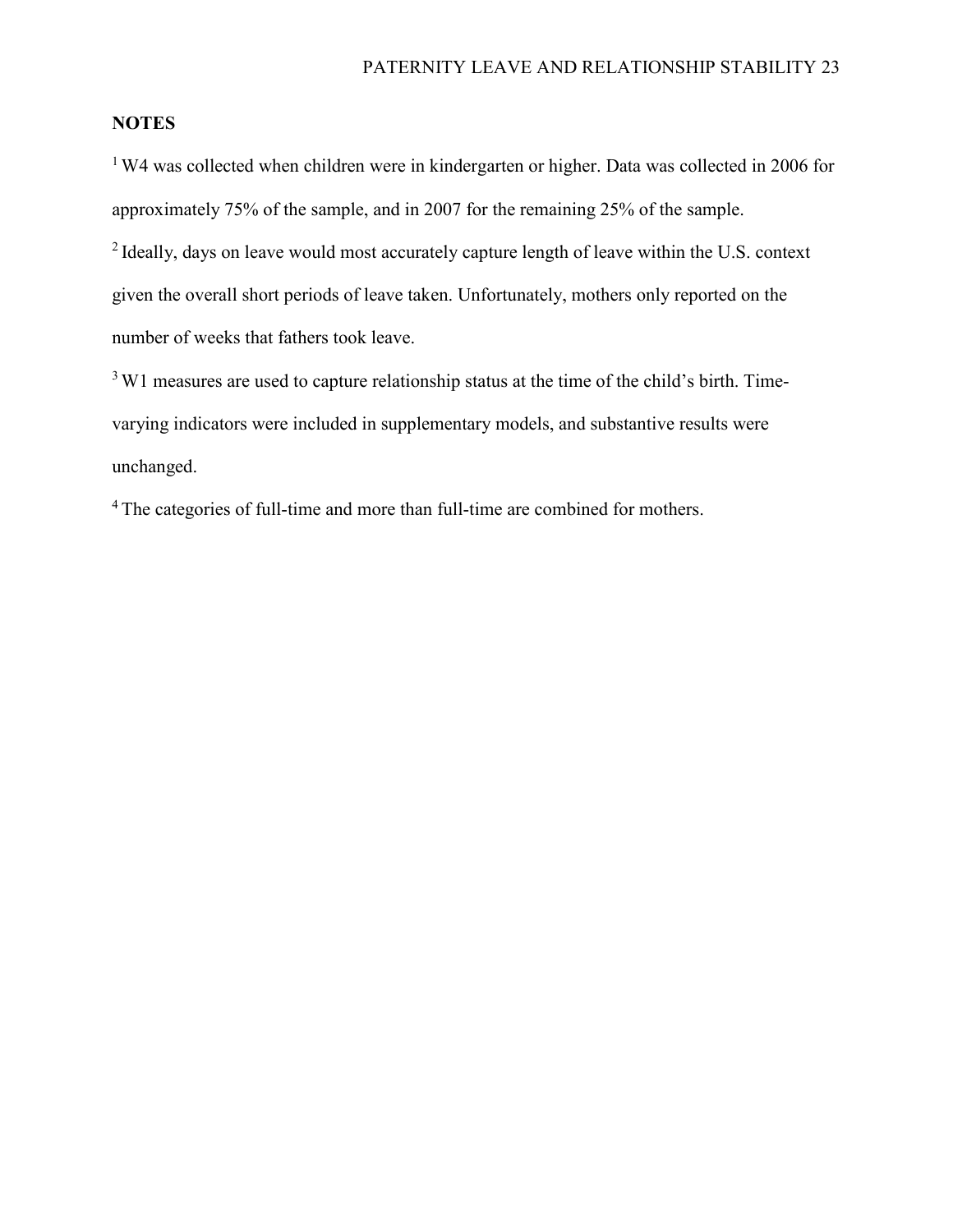## **REFERENCES**

Albiston, C. & O'Connor, L. T. (2016). 'Just leave', *Harvard Women's Law Journal,* 39, 1-65.

- Almqvist, A. & Duvander, A. (2014). 'Changes in gender equality? Swedish fathers' parental leave, division of childcare and housework', *Journal of Family Studies,* 20, 19-27.
- Amato, P. R. & James, S. (2010). 'Divorce in Europe and the United States: Commonalities and differences across nations', *Family Science,* 1, 2-13.
- Austin, P. C. (2016). 'Variance estimation when using inverse probability of treatment weighting (IPTW) with survival analysis', *Statistics in Medicine,* 35, 5642-5655.
- Avdic, D. & Karimi, A. (2018). 'Modern family? Parental leave and marital stability.' *American Economic Journal: Applied Economics,* 10, 283-307.
- Berger, L. M., Carlson, M. J., Bzostek, S. H., & Osborne, C. (2008). Parenting practices of resident fathers: The role of marital and biological ties. *Journal of Marriage and Family, 70,* 625-639.
- Bianchi, S. M., Sayer, L. C., Milkie, M. A., & Robinson, J. P. (2012). 'Housework: Who did, does or will do it, and how much does it matter?', *Social Forces,* 91, 55-63.
- Birditt, K. S., Wan, W. H., Orbuch, T. L., & Antonucci, T. C. (2017). The development of marital tension: Implications for divorce among married couples. *Developmental Psychology*, 53(10), 1995-2006.
- Blum, S., Koslowski, A., Macht, A., & Moss, P. (2018). *International review of leave policies and research 2018, available at http://www.leavenetwork.org/lp\_and\_r\_reports/.*
- Brady, M., Stevens, E., Coles, L., Zadoroznyj, M., & Martin, B. (2017). 'You can spend time... But not necessarily be bonding with them': Australian fathers' constructions and enactments of infant bonding', *Journal of Social Policy*, 46, 69-90.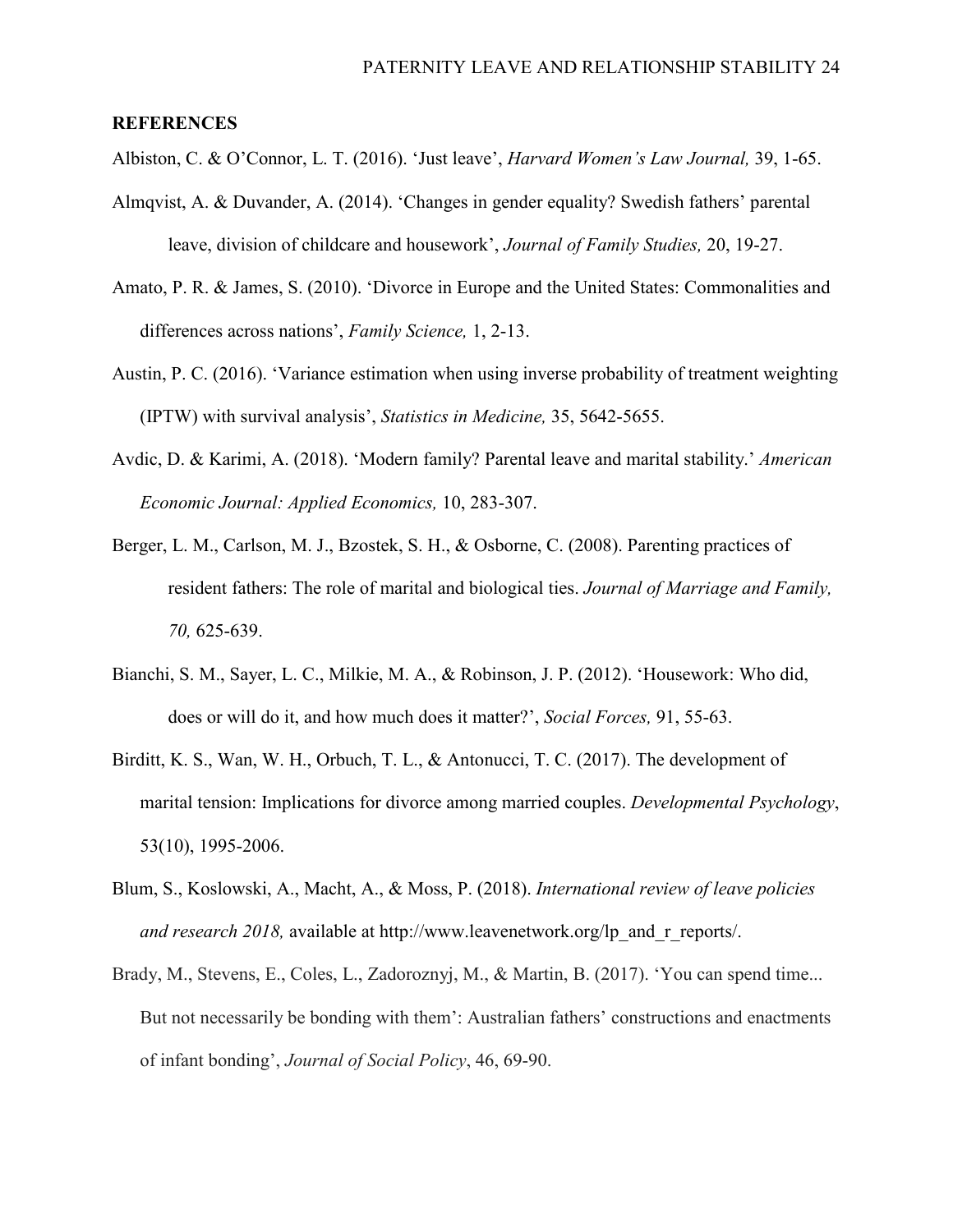- Bünning, M. (2015). 'What happens after the 'daddy months'? Fathers' involvement in paid work, childcare, and housework after taking parental leave in Germany', *European Sociological Review,* 31, 738–748.
- Cabrera, N. J., Fagan J., & Farrie, D. (2008). 'Explaining the long reach of fathers' prenatal involvement on later paternal engagement', *Journal of Marriage and Family,* 70, 1094-1107.
- Carlson, D. L. & Lynch, J. L. (2013). 'Housework: Cause and consequence of gender ideology?', *Social Science Research,* 42, 1505–1518.
- Carlson, D. L., Hanson, S., & Fitzroy, A. (2016). 'The division of child care, sexual intimacy, and relationship quality in couples', *Gender & Society,* 30, 442-466.
- Carlson, D. L., Miller, A. J., & Sassler, S. (2018). 'Stalled for whom? Change in the division of particular housework tasks and their consequences for middle- to low-income couples', *Socius* doi: 4:2378023118765867.
- Carlson D. L., Miller, A. J., Sassler, S., & Hanson, S. (2016). 'The gendered division of housework and couples' sexual relationships: A reexamination', *Journal of Marriage and Family,* 78, 975–995.
- Cohany, S. R. & Sok, E. (2007). 'Trends in labor force participation of married mothers of infants', *Monthly Labor Review,* 130, 9–16.
- Coltrane, S., Miller, E..C., DeHaan, T., & Steward, L. (2013). 'Fathers and the flexibility stigma', *Journal of Social Issues,* 69, 279-302.
- Cowan, C. P., Cowan, P. A., Heming, G., Garrett, E., Coysh, W. S., Curtis-Boles, H., & Boles III, A. J. (1985). 'Transitions to parenthood: His, hers, and theirs', *Journal of Family Issues,*  6, 451-481.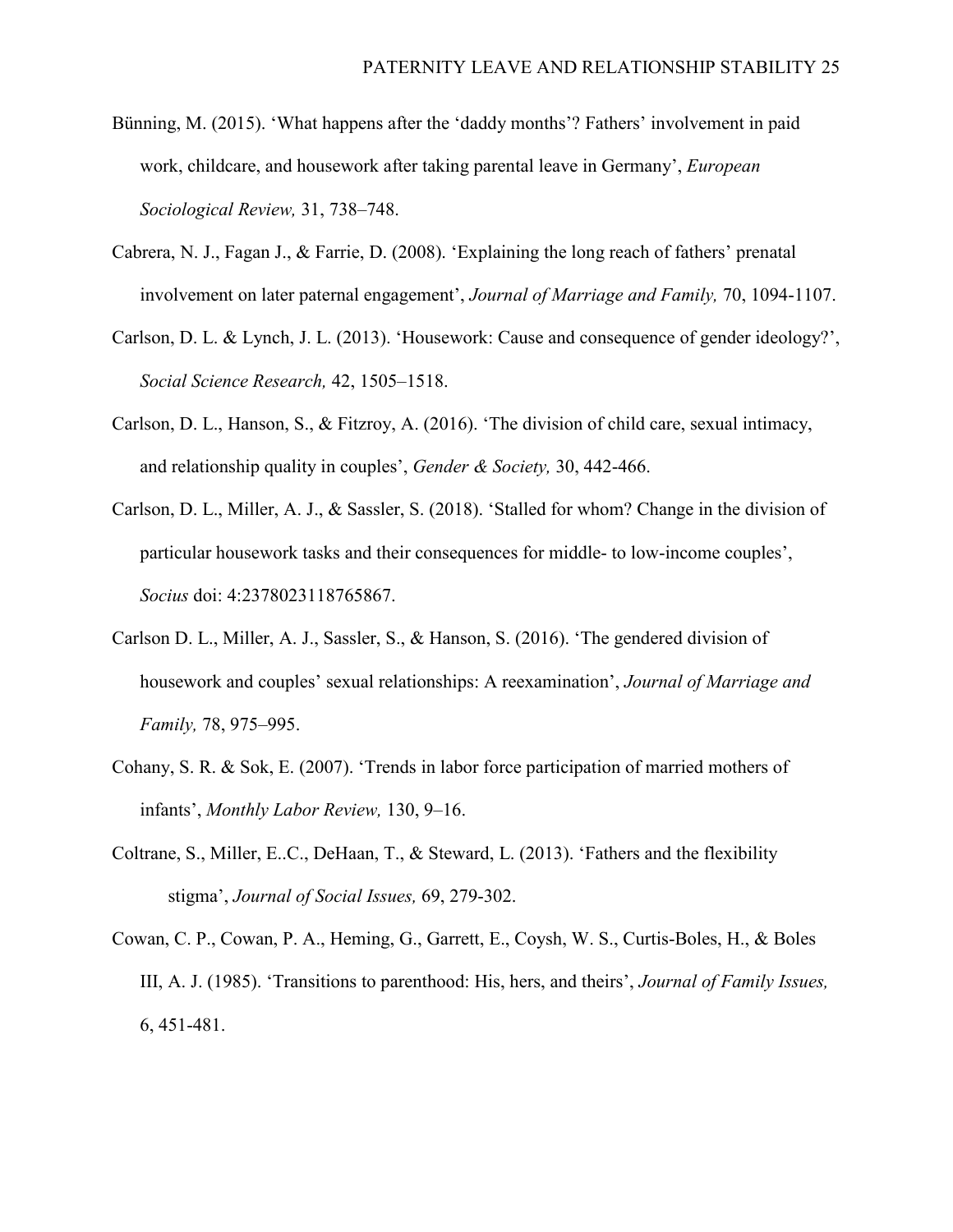- Dennis, C. L., & Ross, L. (2005). 'Relationships among infant sleep patterns, maternal fatigue, and development of depressive symptomatology', *Birth*, 32, 187-193.
- Dew, J. & Wilcox, W. B. (2011). 'If momma ain't happy: Explaining declines in marital satisfaction among new mothers', *Journal of Marriage and Family,* 73, 1-12.
- England, P., Bearak, J., Budig, M. J., & Hodges, M. J. (2016). 'Do highly paid, highly skilled women experience the largest motherhood penalty?', *American Sociological Review,* 81, 1161-1189.
- Frisco, M. L. & Williams, K. (2003). 'Perceived housework equity, marital happiness, and divorce in dual-earner households', *Journal of Family Issues,* 24, 51–73.
- Gager, C. T. & Sanchez, L. (2003). Two as one?: Couples' perceptions of time spent together, marital quality, and the risk of divorce. *Journal of Family Issues, 24,* 21–50.
- Gerson, K. (2010). *The unfinished revolution: How a new generation is reshaping family, work, and gender in America,* New York: Oxford University Press.
- Goode, W. J. (1960). 'A theory of role strain', *American Sociological Review,* 25, 483-496.
- Hays, S. (1996). *The cultural contradictions of motherhood,* New Haven: Yale University Press.
- Hecht, L. M. (2001). 'Role conflict and role overload: different concepts, different consequences', *Sociological Inquiry,* 71, 111-121.
- Hosking, A., Whitehouse, G., & Baxter, J. (2010). 'Duration of leave and resident fathers' involvement in infant care in Australia', *Journal of Marriage and Family,* 72, 1301-1316.
- Huerta, M., Adema, W., Baxter, J., Han, W., Lausten, M., Lee, R., & Waldfogel, J. (2014). 'Fathers' leave and fathers' involvement: Evidence from four OECD countries', *European Journal of Social Security,* 16, 308-346.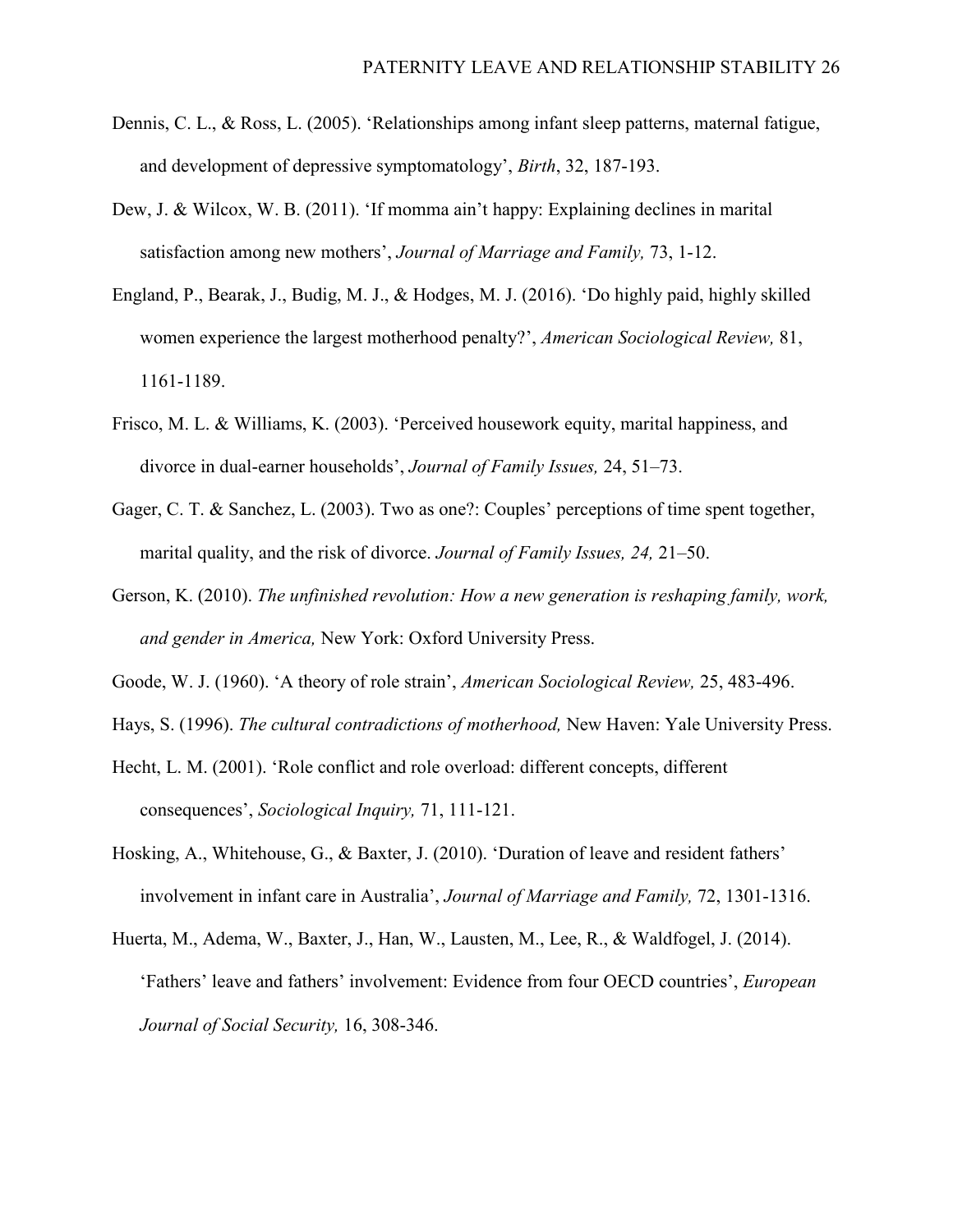- International Labour Organization (ILO). (2014). 'Maternity and paternity at work: Law and practice around the world', Geneva: International Labour Organization.
- Johansson, E. (2010). 'The effect of own and spousal parental leave on earnings', Institute for Labour Market Policy Evaluation (Sweden), Working Paper 2010:4. https://www.econstor.eu/dspace/bitstream/10419/45782/1/623752174.pdf.
- Kaiser Family Foundation. (2017). Paid family leave and sick days in the U.S.: Findings from the 2017 Kaiser/HRET Employer Benefits Health Survey, Menlo Park, CA. Available at: https://www.kff.org/womens-health-policy/fact-sheet/paid-family-leave-and-sick-days-inthe-u-s-findings-from-the-2017-kaiserhret-employer-health-benefits-survey/.
- Kaufman, G. & Uhlenberg, P. (2000). 'The influence of parenthood on the work effort of married men and women', *Social Forces*, 78, 931–947.
- Kimmel, J. (1998). 'Child care costs as a barrier to employment for single and married mothers', *The Review of Economics and Statistics,* 80, 287–299.
- Klerman, J. A., Daley, K., & Pozniak, A. (2012). 'Family and medical leave in 2012: Technical report', Cambridge: Abt Associates.
- Knoester, C. and Petts, R. J. (2017). 'Father's parenting stress after the arrival of a new child', *Family Relations,* 66, 367-382.
- Kotsadam, A. & Finseraas, H. (2011). 'The state intervenes in the battle of the sexes: Causal effects of paternity leave', *Social Science Research,* 40, 1611–22.
- Lappegård, T., Duvander, A., Neyer, G., Viklund, I., Anderson, S. N., & Garðarsdóttir. (2019). 'Fathers' use of parental leave and union dissolution.' *European Journal of Population.* doi: 10.1007/s10680-019-09518-z.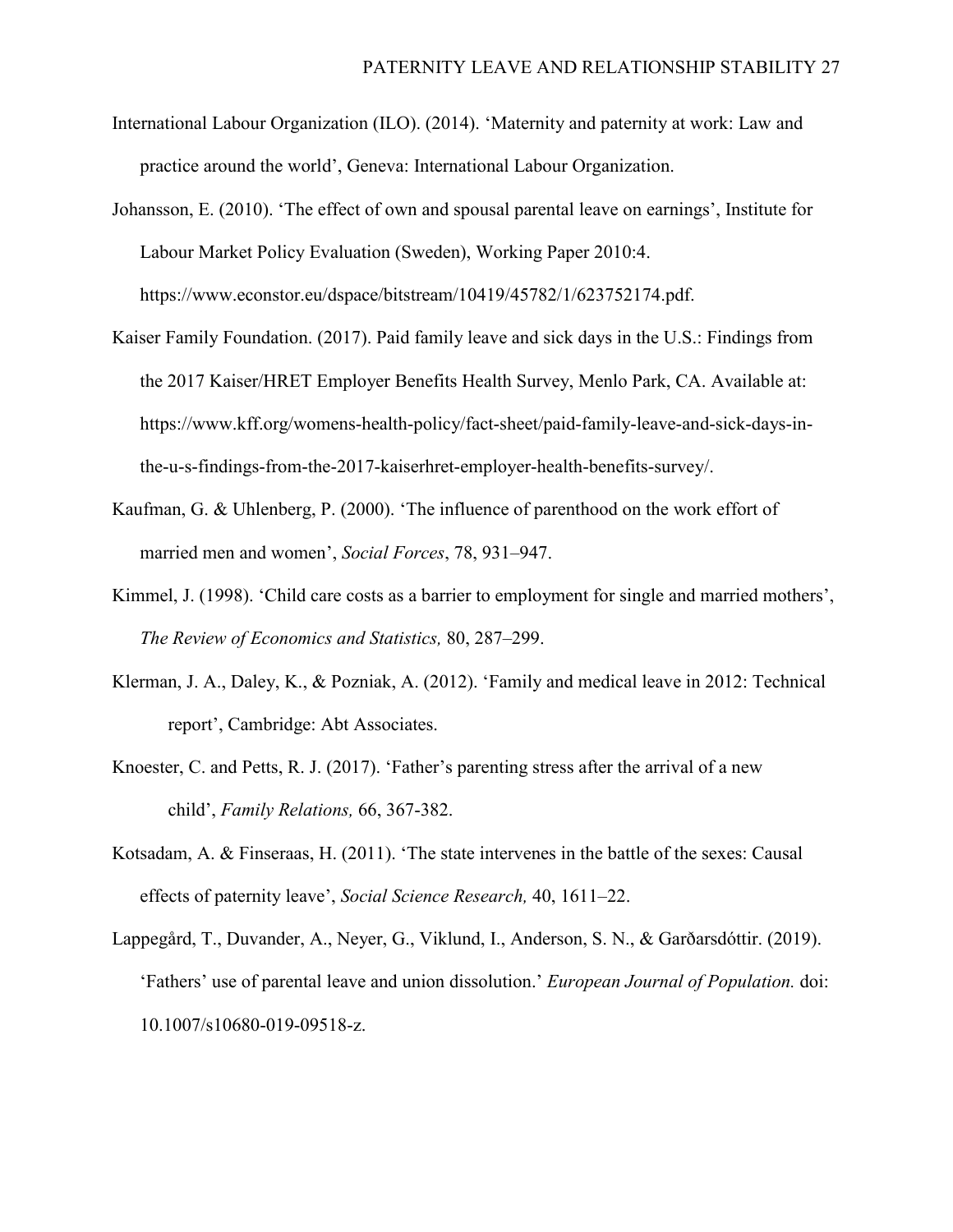- Lyngstad, T. H. & Jalovaara, M. (2010). 'A review of the antecedents of union dissolution.' *Demographic research, 23,* 257-292.
- Marsiglio, W. & Roy, K. (2012). *Nurturing dads: Social initiatives for contemporary fatherhood*, New York: Russell Sage Foundation.
- Martin, J., Hiscock, H., Hardy, P., Davey, B., & Wake, M. (2007). 'Adverse associations of infant and child sleep problems and parent health: an Australian population study', *Pediatrics*, 119(5), 947-955.
- Matos, K., Galinsky, E., & Bond, J. T. (2017). National Study of Employers, Families and Work Institute, New York.
- McClain, L. & Brown, S. L. (2017). 'The roles of fathers' involvement and coparenting in relationship quality among cohabiting and married parents', *Sex Roles,* 76, 334-345.
- McGill, B. S. (2014). 'Navigating new norms of involved fatherhood: Employment, fathering attitudes, and father involvement', *Journal of Family Issues*, 35, 1089-1106.
- McKay, L., Mathieu, S., & Doucet, A. (2016). 'Parental-leave rich and parental-leave poor: Inequality in Canadian labour market based leave policies', *Journal of Industrial Relations,* 58, 543-562.
- Milkie, M. A., Bianchi, S. M., Mattingly, M. J., & Robinson, J. P. (2002). 'Gendered division of childrearing: Ideals, realities, and the relationship to parental well-being', *Sex Roles,* 47, 21-38.
- Newkirk, K., Perry-Jenkins, M., & Sayer, A. G. (2017). 'Division of household and childcare labor and relationship conflict among low-income new parents', *Sex Roles*, 76, 319-333.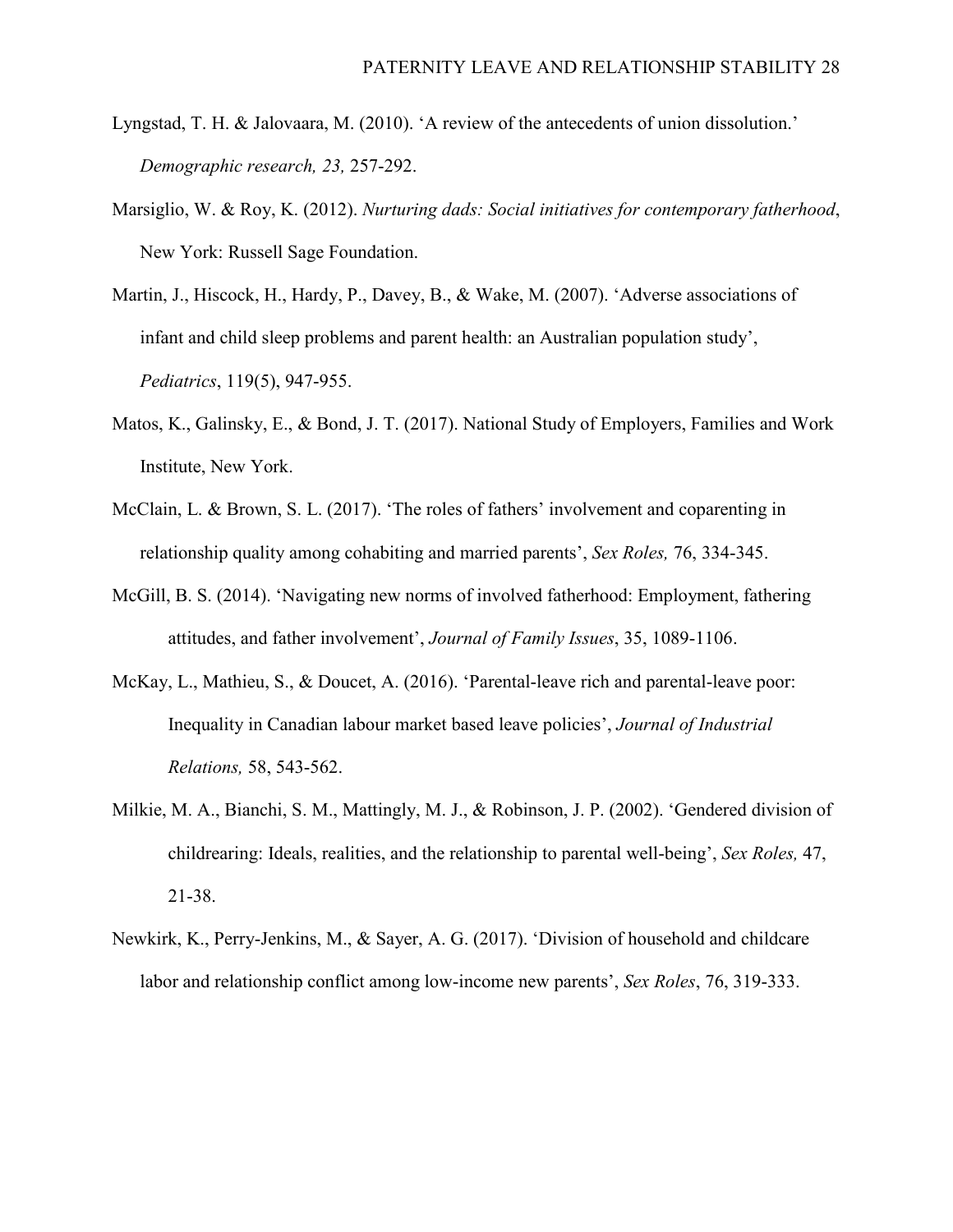- Nomaguchi, K., Brown, S., & Leyman, T. M. (2017). 'Fathers' participation in parenting and maternal parenting stress: Variation by relationship status', *Journal of Family Issues*, 38, 1132-1156.
- O'Brien, M. (2009). 'Fathers, parental leave policies, and infant quality of life: International perspectives and policy impact', *The ANNALS of the American Academy of Political and Social Science,* 624, 190-213.
- Olah, L. S. (2001). 'Gender and family stability: Dissolution of the first parental union in Sweden and Hungary.' *Demographic Research, 4,* 30-96.
- Osborne, C., Manning, W. D., & Smock, P. J. (2007). 'Married and cohabiting parents' relationship stability: A focus on race and ethnicity.' *Journal of Marriage and Family, 69,* 1345-1366.
- Pailhé, A., Solaz, A. & and Tô, M. (2018). Can daddies learn how to change nappies? Evidence from a short paternity leave policy." Paris: Institut National D'études Démographiques. hal.archives-ouvertes.fr/hal-01892935.
- Pedulla, D. S. & Thébaud, S. (2015). 'Can we finish the revolution? Gender, work-family ideals, and institutional constraint', *American Sociological Review,* 80, 116-139.
- Petts, R. J. & Knoester, C. (2019). 'Are parental relationships improved if fathers take time off of work after the birth of a child?' *Social Forces.* doi: 10.1093/sf/soz014.
- Petts, R. J. & Knoester, C. (2018). 'Paternity leave-taking and father engagement', *Journal of Marriage and Family,* 80, 1144-1162.
- Petts, R. J., Knoester, C., & Li, Q. (2018). 'Paid paternity leave-taking in the United States', *Community, Work & Family*. doi: 10.1080/13668803.2018.1471589.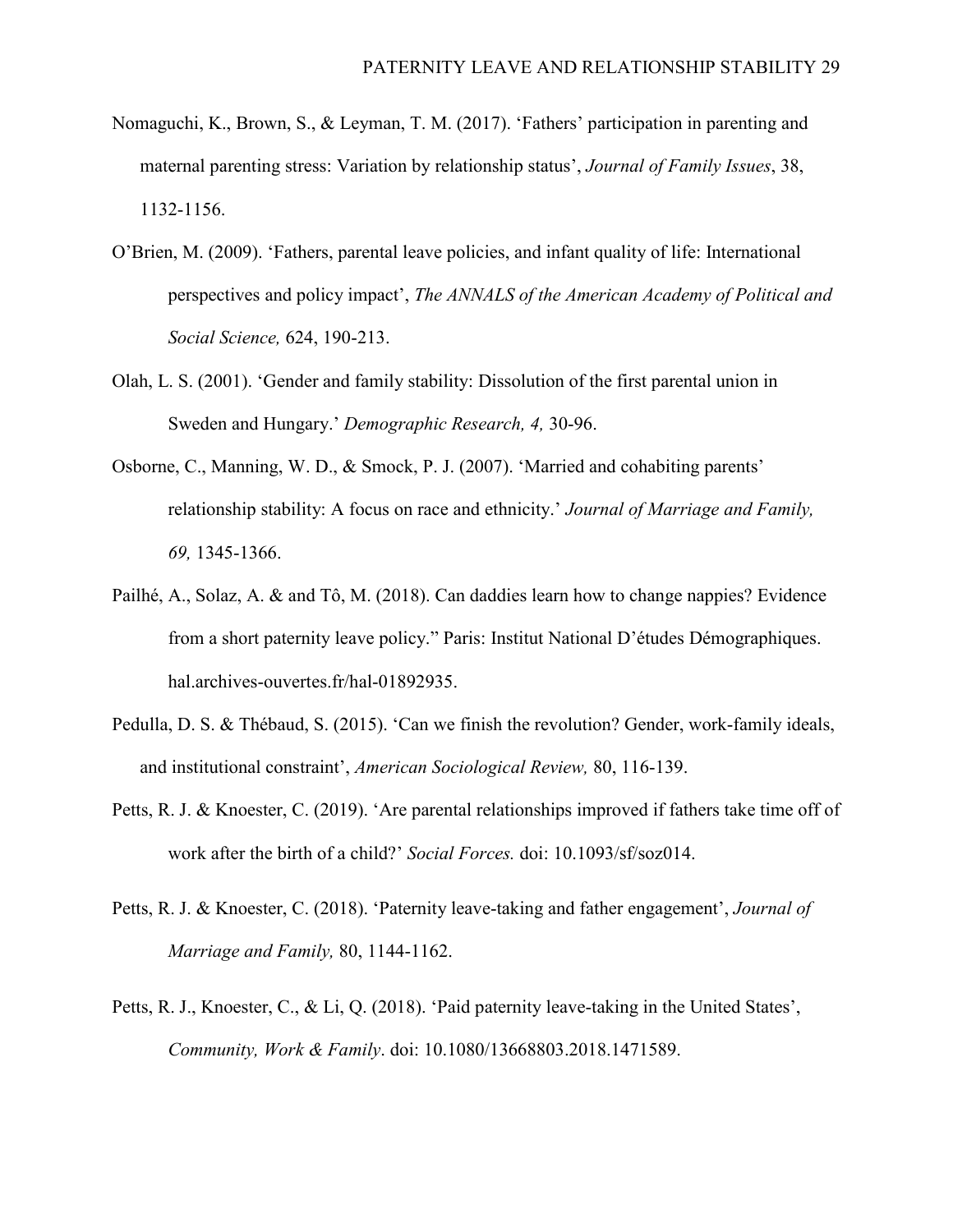- Pragg, B. & Knoester, C. (2017). 'Parental leave use among disadvantaged fathers', *Journal of Family Issues,* 38, 1157-1185.
- Rege, M. & Solli, I. F. (2013). 'The impact of paternity leave on fathers' future earnings', *Demography,* 50, 2255-2277.
- Rehel, E. M. (2014). 'When dad stays home too: Paternity leave, gender, and parenting', *Gender & Society,* 28, 110-132.
- Ridgeway, C. L. (2009). 'Framed before we know it: How gender shapes social relations', *Gender & Society,* 23, 145–60.
- Risman, B. J. (1998). *Gender vertigo: American families in transition,* Yale University Press.
- Rudman, L. A. & Mescher, K. (2013). 'Penalizing men who request a family leave: Is flexibility stigma a femininity stigma?', *Journal of Social Issues,* 69, 322-340.
- Sanchez, L. & Thomson, E. (1997). 'Becoming mothers and fathers: Parenthood, gender, and the division of labor', *Gender & Society,* 11, 747–72.
- Schober, P. S. (2012). 'Paternal child care and relationship quality: A longitudinal analysis of reciprocal associations', *Journal of Marriage and Family,* 74, 281-296.
- Schober, P. S. (2014). 'Parental leave and domestic work of mothers and fathers: A longitudinal study of two reforms in West Germany', *Journal of Social Policy*, 43, 351-372.
- Schwartz, C. R. & Gonalons-Pons, P. (2016). 'Trends in relative earnings and marital dissolution: Are wives who outearn their husbands still more likely to divorce?', *RSF*, *2,* 218–36.
- Shu, X. & Meagher, K. D. (2018). 'Beyond the stalled gender revolution: Historical and cohort dynamics in gender attitudes from 1977 to 2016', *Social Forces,* 96, 1243–1274.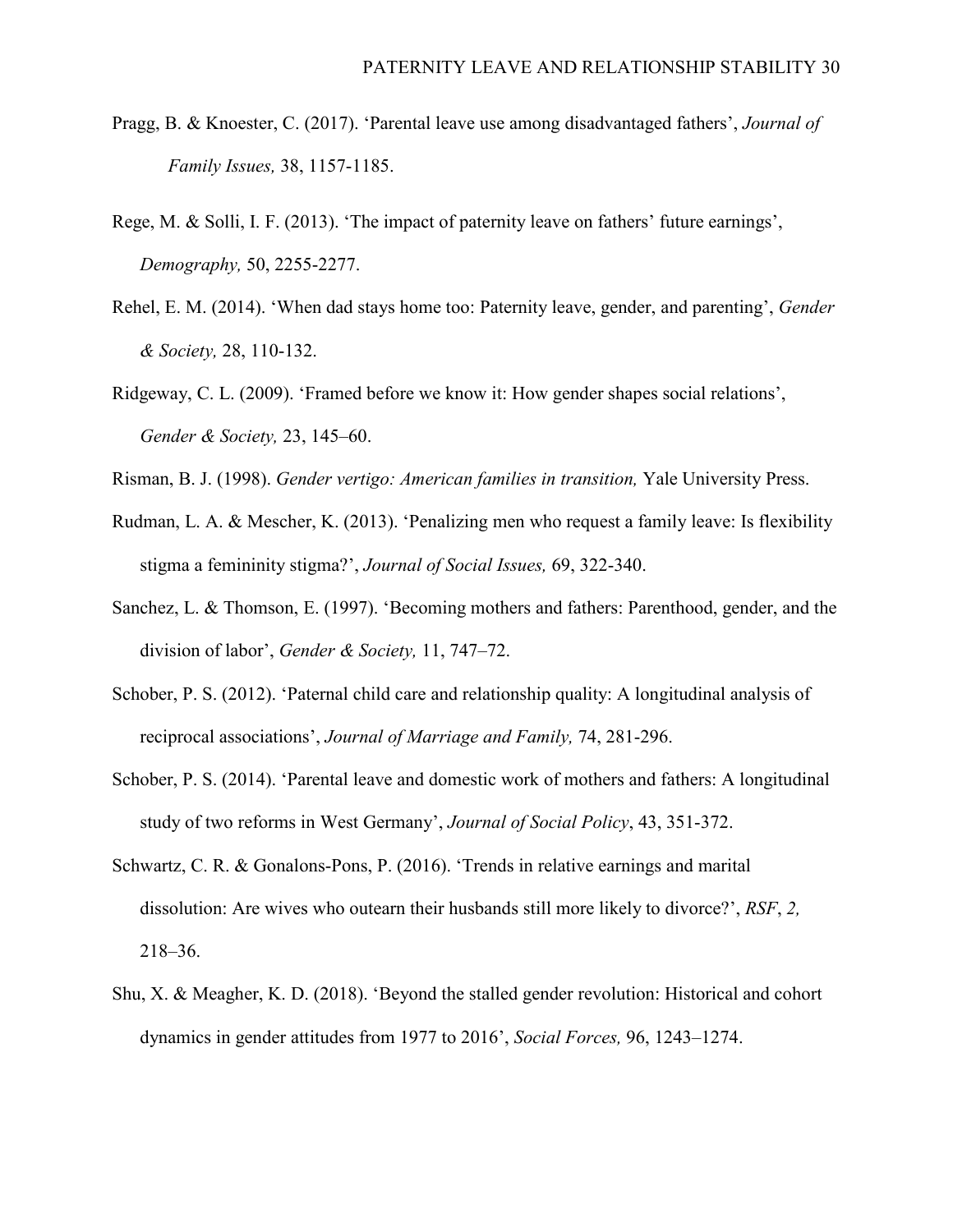- Stone, P. (2007). *Opting out? Why women really quit careers and head home,* Berkeley: University of California Press.
- Tanaka, S. & Waldfogel, J. (2007). 'Effects of parental leave and working hours on fathers' involvement with their babies: Evidence from the UK Millennium Cohort Study', *Community, Work & Family,* 10, 409-426.
- Twamley, K. & Schober, P. (2019). 'Shared Parental Leave: Exploring variations in attitudes, eligibility, knowledge, and take-up intensions of expectant mothers in London', *Journal of Social Policy, 48,* 387-407.
- Twenge, J. M., Campbell, W. K., & Foster, C. A. (2003). 'Parenthood and marital satisfaction: A meta-analytic review', *Journal of Marriage and Family,* 65, 574-583.
- Viklund, I. (2018). 'Gender revolution for whom? Parental leave division and union dissolution risks among parental groups in Sweden.' *Stockholm Research Reports in Demography,* 29.

Waldfogel, J. (2006). *What children need,* Cambridge: Harvard University

- Williams, J. C. (2010). *Reshaping the work-family debate: Why men and class matter,* Cambridge: Harvard University Press.
- Winston, P. (2014). 'Work family supports for low-income families: Key research findings and policy trends', Office of the Assistant Secretary for Planning and Evaluation, U.S. Department of Health and Human Services.
- World Bank Group. (2018). *Women, business, and the law 2018*, Washington, D.C.: World Bank.
- Yavorsky, J. E., Kamp Dush, C. M., & Schoppe-Sullivan, S. J. (2015). 'The production of inequality: The gender division of labor across the transition to parenthood', *Journal of Marriage and Family,* 77, 662-679.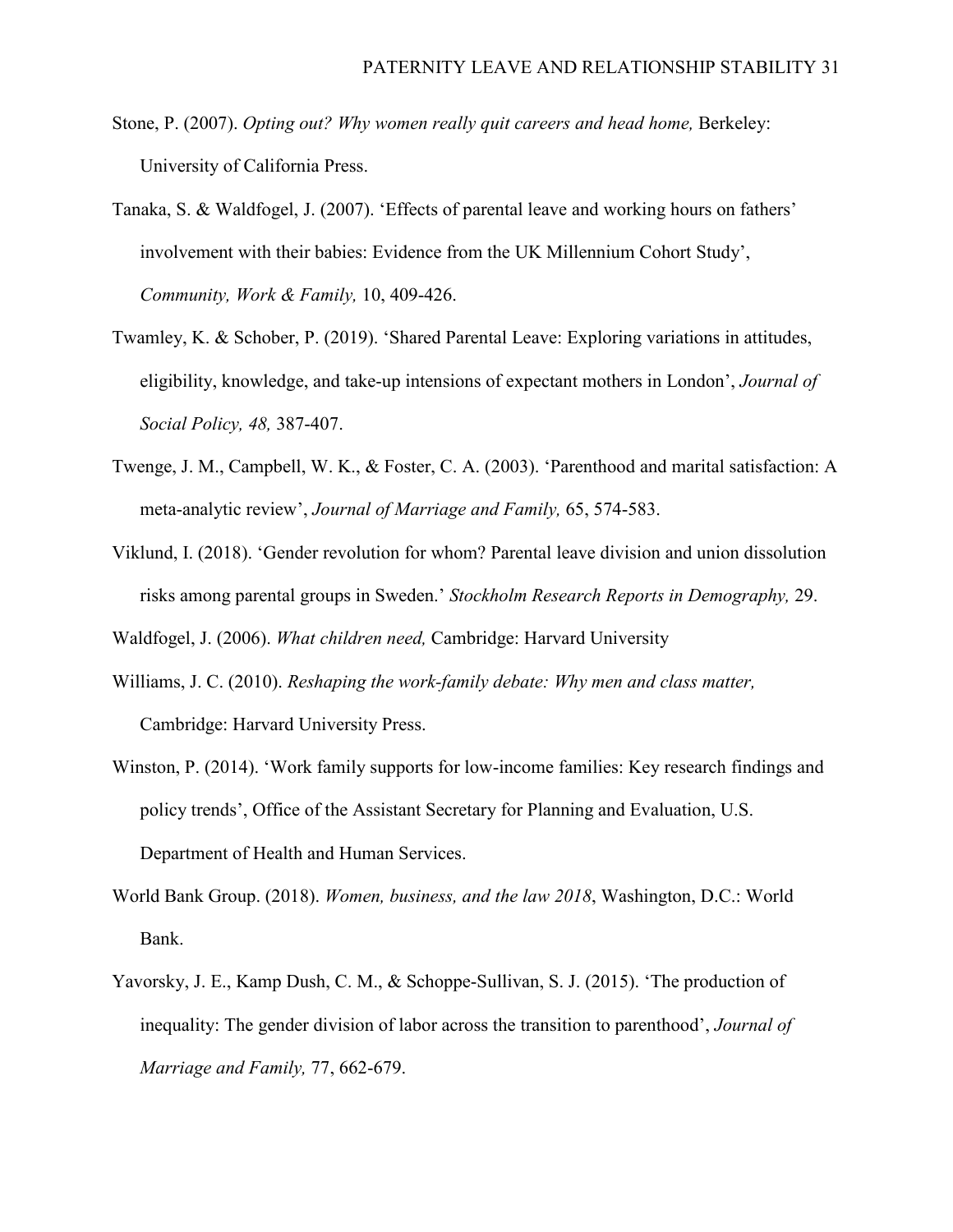|                                       | Did not take leave |                          | Took leave     |                          |
|---------------------------------------|--------------------|--------------------------|----------------|--------------------------|
| Variable                              | $\overline{M}$     | <b>SD</b>                | $\overline{M}$ | SD                       |
|                                       |                    |                          |                |                          |
| Paternity Leave-Taking                | 0.00               | -                        | $1.00***$      |                          |
| Length of Paternity Leave             |                    |                          |                |                          |
| No Leave <sup>a</sup>                 | 1.00               |                          | $0.00***$      |                          |
| One Week or Less                      | 0.00               |                          | $0.65***$      |                          |
| Two Weeks                             | 0.00               | $\overline{\phantom{0}}$ | $0.21***$      |                          |
| Three Weeks                           | 0.00               |                          | $0.05***$      |                          |
| Four Weeks                            | 0.00               |                          | $0.04***$      |                          |
| Five or More Weeks                    | 0.00               |                          | $0.05***$      | $\overline{a}$           |
| Cohabiting                            | 0.25               |                          | 0.14           |                          |
| Father's Income (logged)              | 10.08              | 1.74                     | $10.38***$     | 1.47                     |
| Mother's Income (logged)              | 5.05               | 4.98                     | 5.08           | 5.03                     |
| Father Age                            | 31.73              | 7.29                     | 32.19          | 6.51                     |
| Mother Age                            | 28.86              | 6.16                     | 29.65***       | 5.88                     |
| Both White <sup>a</sup>               | 0.37               | L,                       | $0.48***$      | $\overline{a}$           |
| <b>Both Black</b>                     | 0.09               |                          | 0.07           |                          |
| <b>Both Latino</b>                    | 0.23               | L,                       | $0.13***$      | $\overline{a}$           |
| <b>Both Other Race</b>                | 0.12               |                          | $0.16**$       |                          |
| <b>Mixed Race</b>                     | 0.19               |                          | 0.16           |                          |
| <b>Father Education</b>               | 2.51               | 1.08                     | 2.88***        | 1.03                     |
| Professional Occupation <sup>a</sup>  | 0.25               | $\overline{a}$           | $0.36***$      | $\overline{a}$           |
| Labor Occupation                      | 0.48               |                          | $0.38***$      |                          |
| Sales Occupation                      | 0.08               | $\overline{a}$           | 0.07           |                          |
| Service Occupation                    | 0.17               |                          | 0.17           |                          |
| Other Occupation                      | 0.02               | L,                       | 0.02           |                          |
| Works Part-Time (Father)              | 0.10               |                          | $0.06***$      |                          |
| Works Full-Time (Father) <sup>a</sup> | 0.48               |                          | 0.49           |                          |
| Works Overtime (Father)               | 0.42               |                          | 0.45           |                          |
| Mother Education                      | 2.87               | 0.98                     | $3.16***$      | 0.91                     |
| Works Part-Time (Mother)              | 0.16               | $\overline{a}$           | $0.20*$        | $\overline{\phantom{0}}$ |
| Works Full-Time (Mother) <sup>a</sup> | 0.36               | $\overline{a}$           | $0.32*$        | $\overline{a}$           |
| Not Employed (Mother)                 | 0.48               |                          | 0.48           |                          |
| Number of Other Children              | 1.15               | 1.10                     | $1.03**$       | 1.03                     |
| <b>Relationship Duration</b>          | 4.60               | 3.33                     | 5.16***        | 3.43                     |
| Previously Married                    | 0.32               | $\overline{a}$           | $0.23***$      | $\overline{a}$           |
| Length of Maternity Leave             | 1.39               | 2.09                     | $1.60*$        | 2.13                     |
| Relationship Conflict                 | 1.80               | 0.50                     | 1.77           | 0.47                     |
| N                                     | 750                |                          |                | 5250                     |

Table 1. Summary Statistics (W1)

N 750 5250 a Used as reference category. Significant differences dete**r**mined by two-tailed *t*-tests (\**p* < .05. \*\**p* < .01. \*\*\**p* < .001).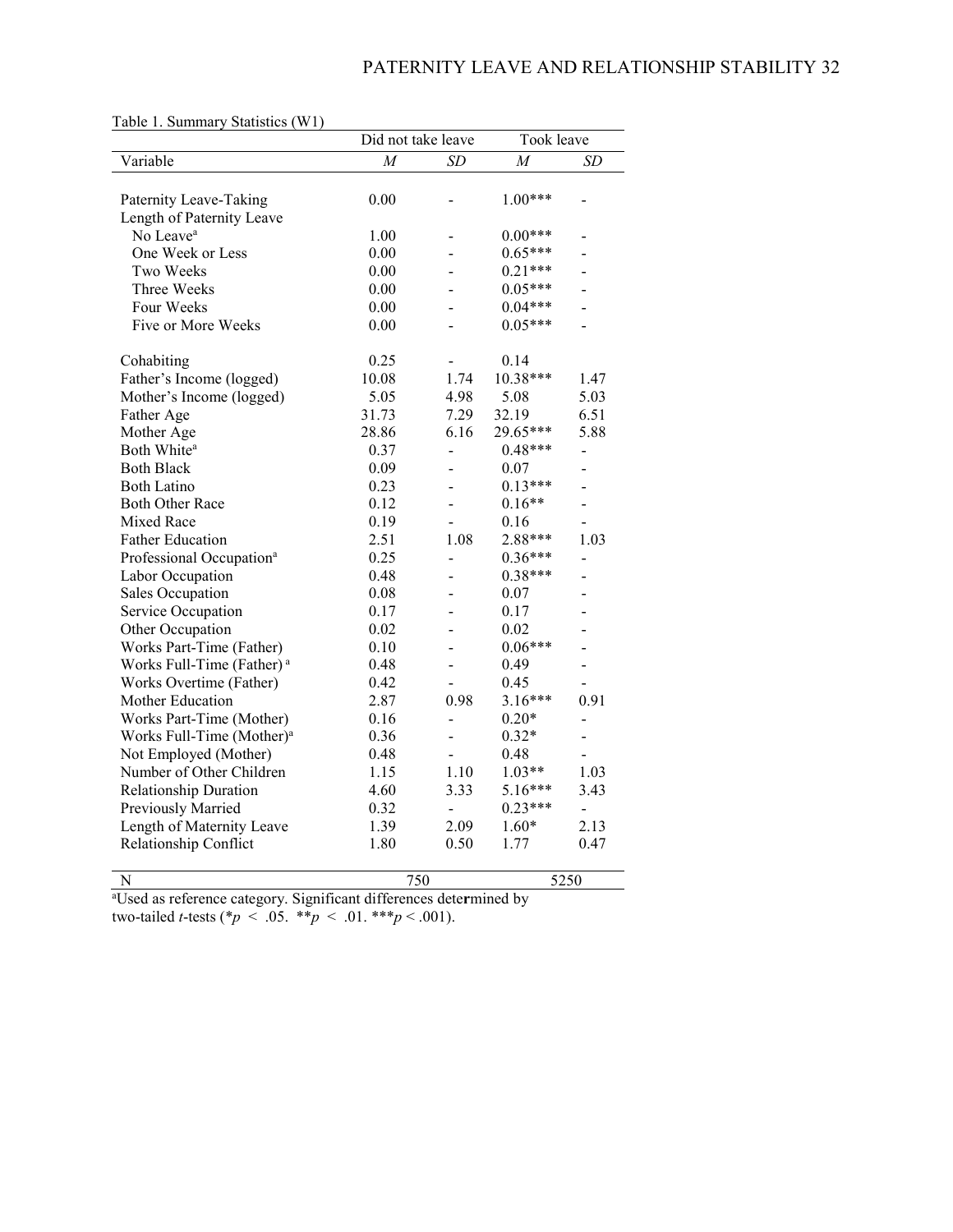# PATERNITY LEAVE AND RELATIONSHIP STABILITY 33

| Tube 2. Results from Discrete Thine Eugestic Event History Models I reducting Relationship Dissolution | 1         |        | $\overline{2}$ |      | 3         |                      | $\overline{4}$ |      |
|--------------------------------------------------------------------------------------------------------|-----------|--------|----------------|------|-----------|----------------------|----------------|------|
| Variable                                                                                               | <b>OR</b> | $S\!E$ | <b>OR</b>      | SE   | <b>OR</b> | $S\hspace{-0.08em}E$ | <b>OR</b>      | SE   |
| Paternity Leave-Taking                                                                                 | $0.74**$  | 0.07   |                |      | $0.71**$  | 0.07                 |                |      |
| One Week or Less                                                                                       |           |        | $0.66**$       | 0.09 |           |                      | $0.68***$      | 0.07 |
| Two Weeks                                                                                              |           |        | $0.68*$        | 0.11 |           |                      | $0.74*$        | 0.10 |
| Three Weeks                                                                                            |           |        | 0.81           | 0.20 |           |                      | 0.85           | 0.17 |
| Four Weeks                                                                                             |           |        | $0.47*$        | 0.14 |           |                      | 0.74           | 0.17 |
| Five or More Weeks                                                                                     |           |        | 1.01           | 0.24 |           |                      | 0.89           | 0.18 |
| Cohabiting                                                                                             |           |        |                |      | $5.44***$ | 1.24                 | 5.44***        | 1.25 |
| Father's Income (logged)                                                                               |           |        |                |      | 0.97      | 0.05                 | 0.97           | 0.05 |
| Mother's Income (logged)                                                                               |           |        |                |      | 0.96      | 0.11                 | 0.96           | 0.11 |
| Father Age                                                                                             |           |        |                |      | 0.99      | 0.01                 | 0.99           | 0.01 |
| Mother Age                                                                                             |           |        |                |      | 1.00      | 0.02                 | 1.00           | 0.02 |
| <b>Both Black</b>                                                                                      |           |        |                |      | 1.35      | 0.25                 | 1.35           | 0.25 |
| <b>Both Latino</b>                                                                                     |           |        |                |      | $0.60**$  | 0.10                 | $0.61**$       | 0.10 |
| <b>Both Other Race</b>                                                                                 |           |        |                |      | 0.84      | 0.19                 | 0.84           | 0.19 |
| Mixed Race                                                                                             |           |        |                |      | 1.09      | 0.16                 | 1.09           | 0.16 |
| <b>Father Education</b>                                                                                |           |        |                |      | 1.06      | 0.10                 | 1.06           | 0.10 |
| Labor Occupation                                                                                       |           |        |                |      | 0.94      | 0.18                 | 0.94           | 0.18 |
| Sales Occupation                                                                                       |           |        |                |      | 0.98      | 0.31                 | 0.98           | 0.31 |
| Service Occupation                                                                                     |           |        |                |      | 0.91      | 0.21                 | 0.91           | 0.21 |
| Other Occupation                                                                                       |           |        |                |      | 0.90      | 0.46                 | 0.90           | 0.46 |
| Works Part-Time (Father)                                                                               |           |        |                |      | 1.21      | 0.39                 | 1.21           | 0.39 |
| Works Overtime (Father)                                                                                |           |        |                |      | 0.92      | 0.12                 | 0.92           | 0.12 |
| Not Employed (Father)                                                                                  |           |        |                |      | 0.59      | 0.33                 | 0.59           | 0.33 |
| Mother Education                                                                                       |           |        |                |      | $0.61***$ | 0.06                 | $0.61***$      | 0.06 |
| Works Part-Time (Mother)                                                                               |           |        |                |      | $0.66*$   | 0.12                 | $0.66*$        | 0.12 |
| Not Employed (Mother)                                                                                  |           |        |                |      | 0.56      | 0.59                 | 0.56           | 0.59 |
| Number of Other Children                                                                               |           |        |                |      | 0.96      | 0.05                 | 0.96           | 0.05 |
| <b>Relationship Duration</b>                                                                           |           |        |                |      | $0.92***$ | 0.02                 | $0.92***$      | 0.02 |
| Previously Married                                                                                     |           |        |                |      | $0.38***$ | 0.09                 | $0.38***$      | 0.09 |
| Length of Maternity Leave                                                                              |           |        |                |      | 0.98      | 0.03                 | 0.98           | 0.03 |
| Relationship Conflict                                                                                  |           |        |                |      | 1.86***   | 0.21                 | $1.87***$      | 0.21 |
| Wave 2                                                                                                 | 1.20      | 0.32   | 0.80           | 0.26 | 0.91      | 0.25                 | 0.91           | 0.25 |
| Wave 3                                                                                                 | 1.31      | 0.35   | 1.43           | 0.47 | 1.17      | 0.33                 | 1.17           | 0.32 |
| Wave 4 (5 years old)                                                                                   | 1.04      | 0.28   | 0.88           | 0.30 | 0.97      | 0.27                 | 0.97           | 0.27 |

|  |  | Table 2. Results from Discrete-Time Logistic Event History Models Predicting Relationship Dissolution |
|--|--|-------------------------------------------------------------------------------------------------------|
|  |  |                                                                                                       |

N = 6000 (20,550 person-years); Models are weighted using IPTW; \**p* < .05. \*\**p* < .01. \*\*\**p* < .001.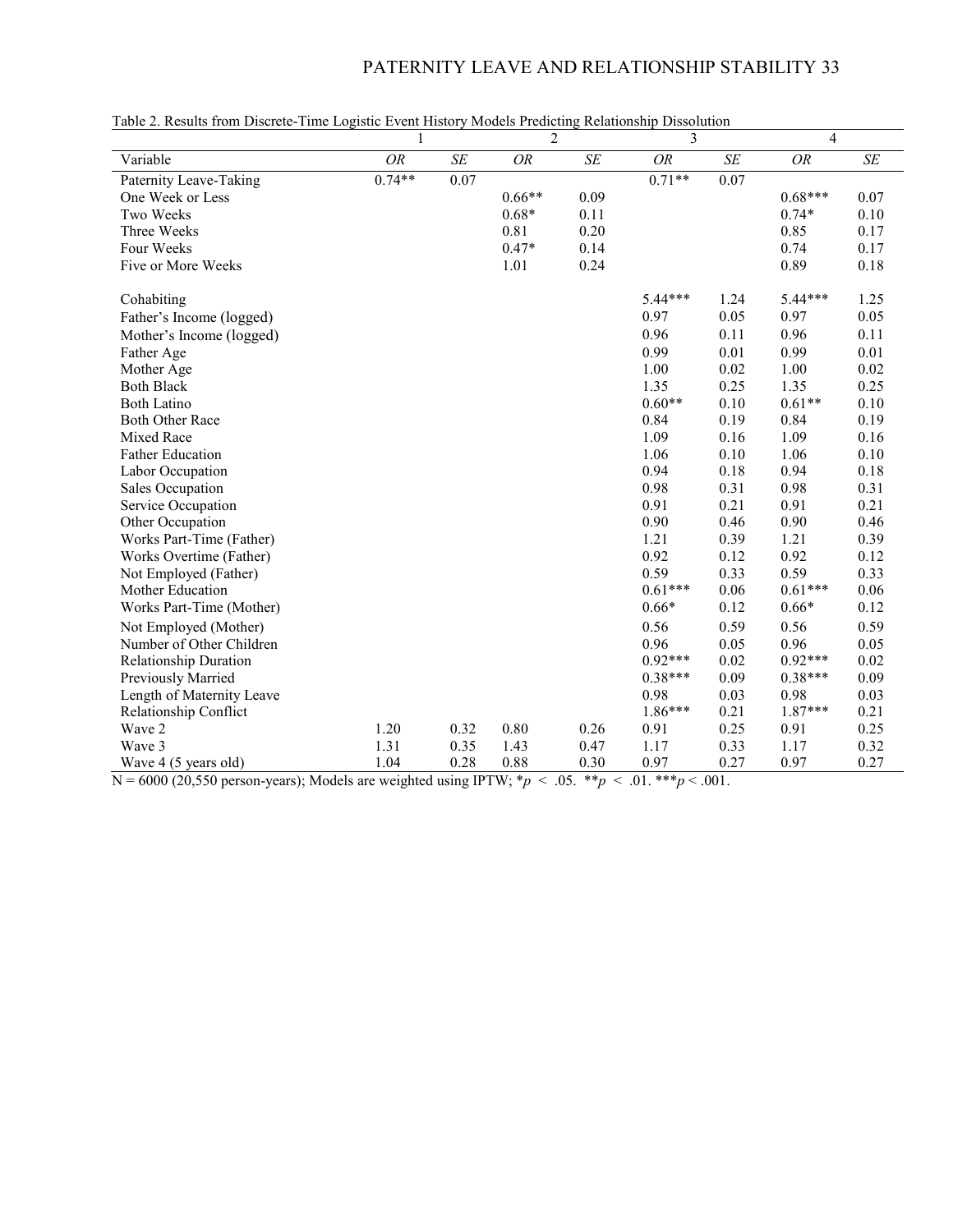

Figure 1. Cumulative Dissolution Rate of Unions by Paternity Leave-Taking

Results taken from life-table estimates. Two-tailed *t*-tests indicate a significant difference in the risk of dissolution by leave-taking  $(p < .001)$ .



Figure 2. Cumulative Dissolution Rate of Unions by Length of Paternity Leave

Results taken from life-table estimates. Two-tailed *t*-tests indicate that the risk of dissolution is higher among couples in which the father did not take leave  $(p < .001)$ .